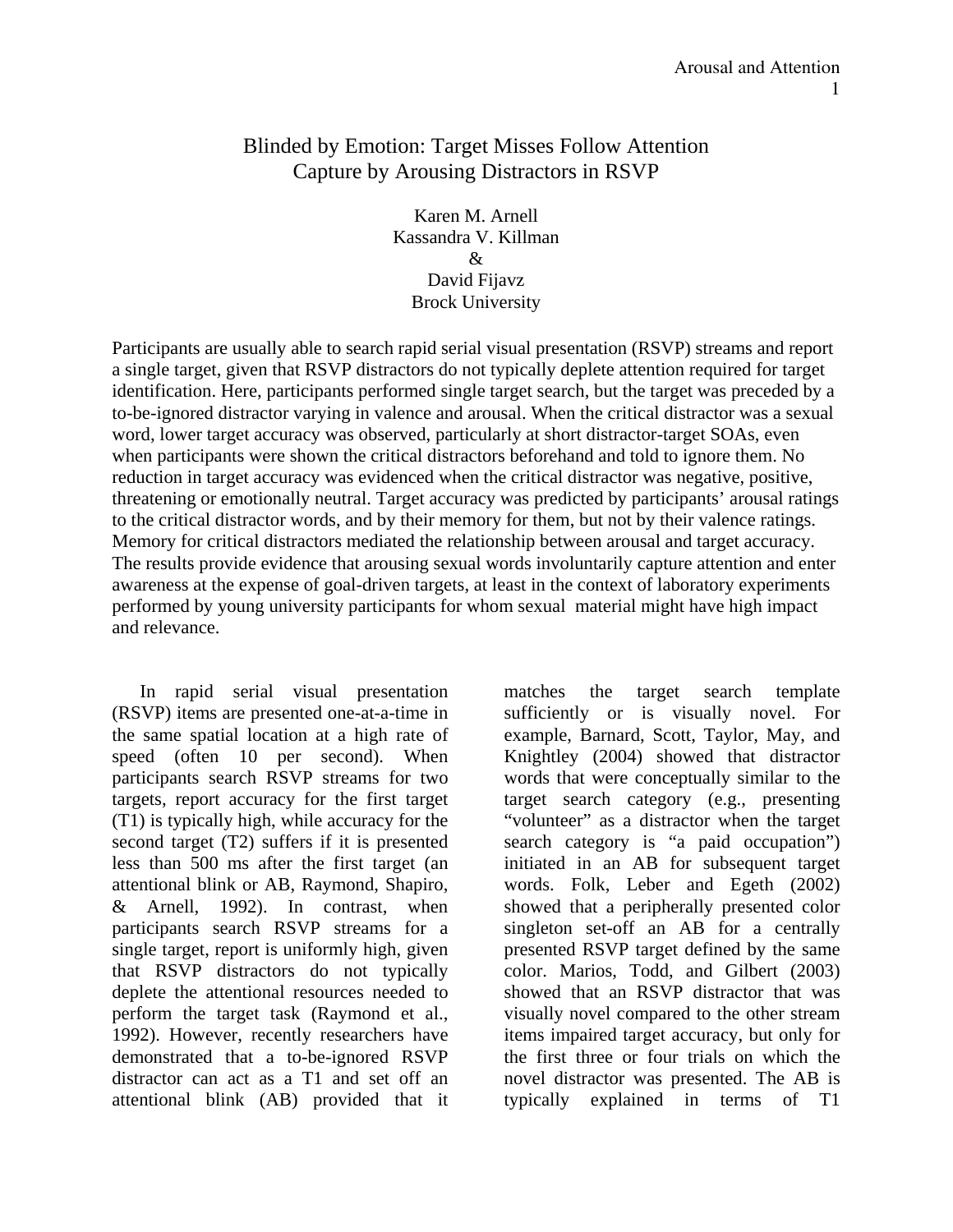consuming attentional processing resources for a period of about 500 ms, so that a T2 presented during this interval does not receive sufficient attention to be consolidated in working memory prior to the decay or overwriting of its perceptual representation (e.g., Chun & Potter, 1995, Jolicoeur, 1998, 1999; Shapiro, Arnell, & Raymond, 1997). Results such as those of Barnard et al. (2004) and Marios et al. (2003) suggest that under some conditions attentional resources can also be captured by distractors (which act as a sort of involuntary T1), and this attentional capture has the same effect of limiting attentional resources for the subsequent target— in effect setting of an involuntary AB (involuntary in the sense that T1 processing was not task driven).

### *Emotionally salient material*

The role of attention is to sift through the myriad of stimuli we are exposed to at any one time, selecting the most important stimuli for further processing and awareness. Many researchers have argued that emotion-related preattentive processing can influence the importance rating a stimulus receives and therefore has the power to guide attentional selection such that stimuli with greater emotional significance receive more limitedcapacity processing (e.g., Compton, 2003; Lang, Bradley, & Cuthbert, 1997, Robinson, 1998). If this is the case, then one might expect that emotional words presented as distractors in RSVP streams would receive preferential attentional processing, possibly at the expense of accuracy for subsequent targets. In the present study we examine whether emotional word distractors varying in valence and arousal will capture attention involuntarily in RSVP.

There is reason to expect that emotionally salient words might capture attention at the expense of accuracy for subsequent targets in RSVP. Anderson

(2005) and Keil & Ihssen (2004) have recently shown that the AB of participants is dramatically reduced when *T2* is an emotionally arousing word, suggesting that such words receive preferential attentional processing in RSVP. The fact that the attenuated AB for emotionally arousing T2s was not observed in individuals with their left amygdala resected (Anderson & Phelps, 2001) further strengthens the claim that the AB attenuation with unselected participants was due to the emotionally salient nature of the stimuli given the important role of the amygdala with respect to emotion. Mathewson, Arnell and Mansfield (submitted) have also observed that the magnitude of the AB is increased when *T1* is a taboo or sexual word relative to positive, negative, and neutral T1 words. Each of the above RSVP studies found that the arousal level of the emotional target, not its valence predicted the AB modulation, suggesting that arousing targets receive more than their share of attentional resources in RSVP. Furthermore, Most, Chun, Widders and Zald (2005) used an RSVP stream of pictures and reported that when a negative distractor picture primarily evoking disgust (e.g., a picture of gory mutilated bodies) was presented as a critical distractor, an AB was observed for subsequent targets. Most, Smith, Cooter, Levy and Zald (submitted) recently demonstrated that erotic pictures were also capable of producing an involuntary AB when presented as critical distractors, and that this effect was even more robust than that observed with the negative pictures.

However, recently Barnard, Ramponi and Battye (2005) presented either a threat word or a non-emotional word as a critical distractor prior to the target word and found that the threatening distractor captured attention only for those participants who were high in both state and trait anxiety. Their results are consistent with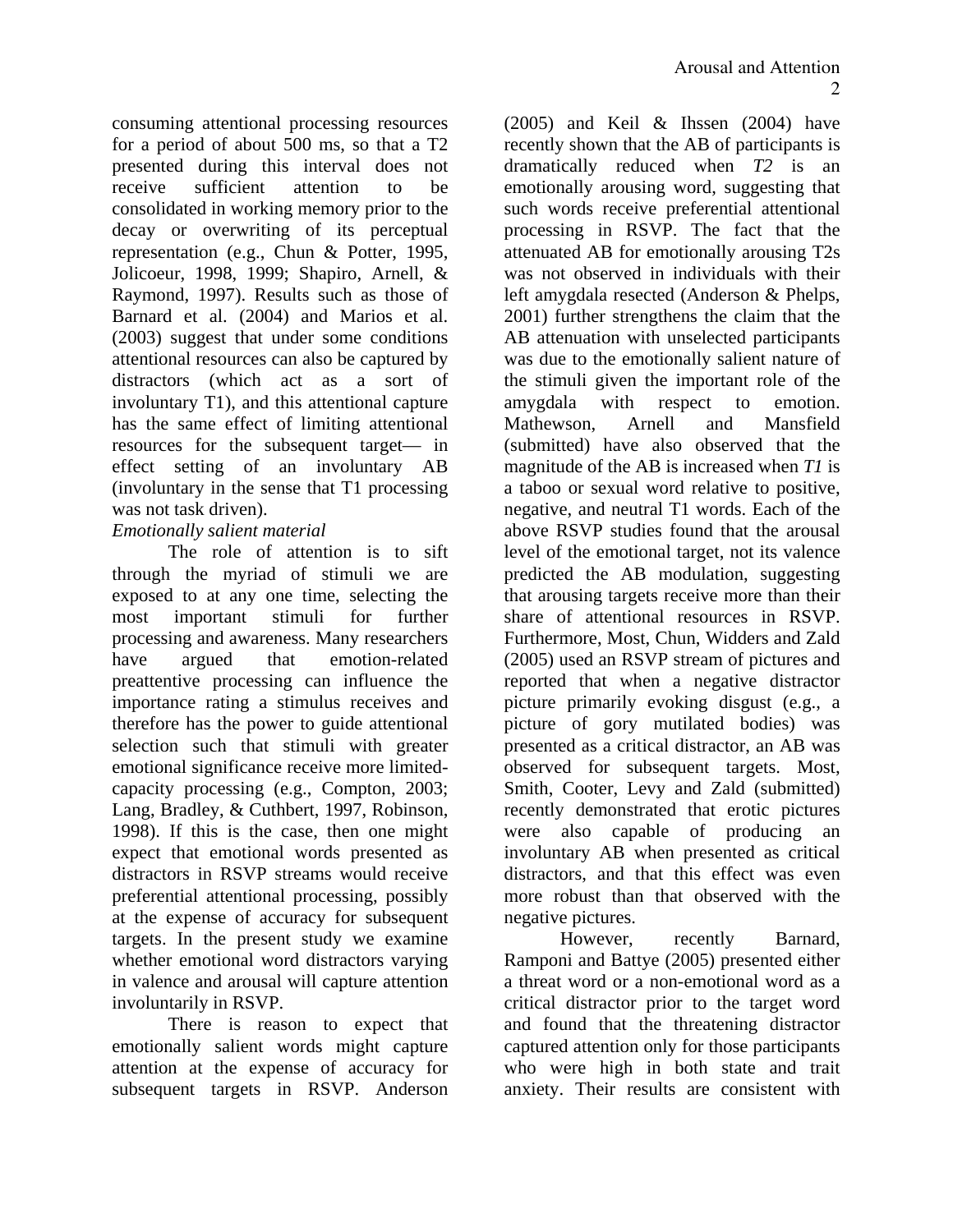several studies showing that emotional stimuli can capture the attention of participants whose psychopathology is consistent with the presented words in paradigms such as emotional Stroop (e.g., Williams & Nulty, 1986) and dot probe (e.g., Mogg, Bradley, & Williams, 1995), but that participants not having any word congruent psychopathology do not (see Williams, Mathews & MacLeod, 1996 for a review). It may be that pictures, but not words ,presented in RSVP can capture the attention of unselected participants due the fact that information is more directly available from a picture for early information processing, whereas a word is a more indirect representation of the emotion. However, it may also be the case that emotional words can capture the attention of unselected participants when presented in RSVP, but that threatening words are not as effective as the taboo and sexual words used as T2 by Anderson (2005) and as T1 (Mathewson et al., submitted).

In the present study we examine whether critical distractor words presented in RSVP are capable of capturing the attention of unselected university students and impairing their accuracy on subsequent targets. Across experiments we examine this capture effect for a variety of critical distractor words (emotionally neutral, positive, negative, sexual, threatening, and anxious), and test whether the stimulus dimensions of arousal and/or valence can explain why some words capture attention but others do not. To elucidate the mechanism underlying the effect we also examine whether participants' reports of whether or not the critical distractor was remembered can predict the amount of attention capture.

In Experiment 1 positive, negative, arousing and neutral words were presented as distractors in RSVP streams at various lags before task-defined targets (words of

color names). Participants were not told of the emotionally charged words, and were asked to simply report the color name appearing on each trial. In order to determine which of the emotional words were attended and encoded into awareness, participants were given a surprise list of the positive, negative, arousing, and neutral words after the RSVP task, and asked to check off which words they remember seeing in the RSVP streams. Participants were then asked to rate the arousal and valence of each of the emotion words. Based on the results of Anderson (2005) and Keil & Ihssen (2004) who observed that arousing words, regardless of their valence, were the only words to show a reduced AB when presented as T2, we predicted that target accuracy would be lower at short lags when arousal words are presented as distractors prior to the target. Further, we predicted that the arousal ratings, but not the valence ratings, of the emotional words would be related to target accuracy in that words rated higher in arousal would capture attention more readily, resulting in poorer accuracy for targets that followed. If arousing words were more likely to be encoded into awareness instead of the target, then we predicted greater memory for arousing words than other words, and a negative relationship between the number of times a word was remembered and target accuracy on trials where that word is presented.

### **Experiment 1**

### Methods

# *Participants*

 Participants were 18 (12 female) Brock University undergraduate students ranging in age from 18 to 38 years (mean 22 years). In this and all experiments reported here, the participants reported normal (or corrected to normal) visual acuity, and participated individually in a single session lasting under two hours. All participants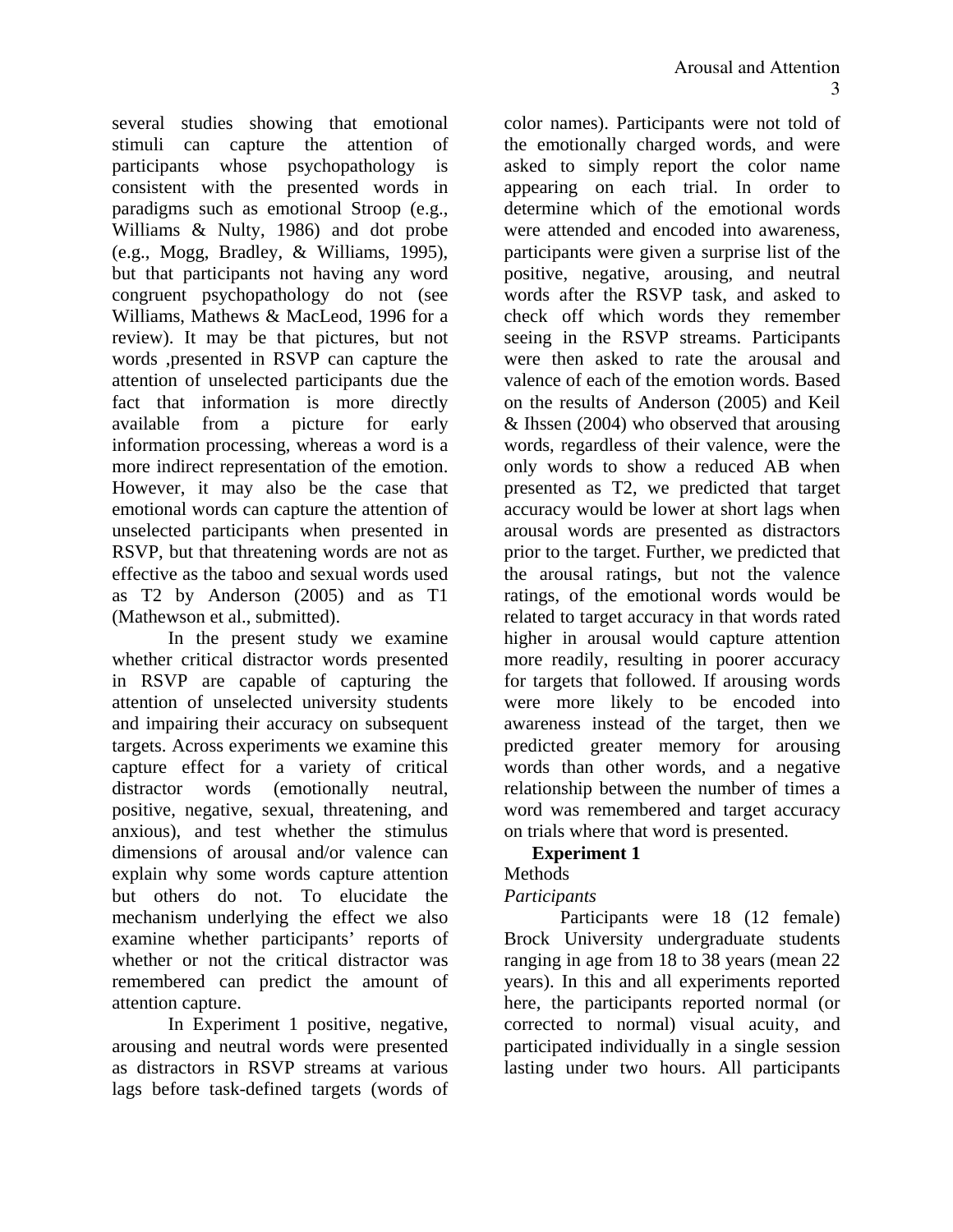received course credit or a small monetary payment.

### *Design*

 The design of this experiment was a 5 (nature of critical distractor) X 6 (critical distractor - target lag) factorial. The critical distractor words lists were adapted from stimuli used by Anderson (2005), and were chosen to be neutral, positive, negative, or arousing (see Appendix  $A$ )<sup>1</sup>. There were also trials where no critical distractor word was presented in the stream. When present, the critical distractor appeared 1, 2, 3, 4, 5, or 8 words before the target color word (corresponding to 110, 220, 330, 440, 550, or 880 ms of separation). The levels of each factor varied randomly for each participant, with the constraint that each possible combination of the factors occurred twice every 60 trials. Each participant performed 240 trials in a single session.

### *Apparatus and Stimuli*

Experiments were controlled using E-Prime software (Schneider, Eschman, & Zuccolotto, 2002) running on a Sony VIAO desktop computer, with 17" CRT color monitor. Participants made responses using the computer keyboard.

Eighteen items were presented in each RSVP stream. Streams with a critical distractor word (neutral, positive, negative, or arousing) contained 16 distractor words, one critical distractor word, and one color target word (see Figure 1). Trials where no critical distractor was presented contained 17 distractor words and one color target word. Distractor stimuli for the RSVP task were created a priori to be 60 neutral valence and low arousal words from four to seven letters in length. For presentation, distractor words were chosen randomly without replacement for each trial. Ten color words served as the word targets for the RSVP task (black, blue, brown, green, orange, pink, purple, silver, white, yellow). The identity of the target color word was

chosen randomly by the computer with the constraint that each word be used once every 10 trials. When present, the critical distractor was presented in stream position 5 or 8 (each position was used equally often for each combination of critical distractor type and lag). The identity of the critical distractor word was chosen randomly within each critical distractor condition with the constraint that each word was shown once in the first 120 trials, and once in the second 120 trials. The critical distractor word was presented 1, 2, 3, 4, 5, or 8 items before the color word, placing it in stream positions 6 to 16.

All words were capitalized, and presented in 18 point bold Courier New font. The letters subtended approximately 1.4° of visual angle in height and 3.6° to 7.2° in width at an unfixed binocular viewing distance of approximately 40 cm. All words were presented in black using rapid serial visual presentation (RSVP), where each stimulus is presented one-at-a-time in the same spatial location. Each word was presented in the center of a uniform gray screen for 110 ms with no inter-stimulus interval between words.

### *Procedure*

 The experiment consisted of three parts: 1) the RSVP task, 2) a checklist task where participants were asked to check-off any critical distractor words that they recalled seeing in the RSVP task, and 3) a rating task where participants rated the arousal and valence of each of the critical distractor words.

For the RSVP task, participants were instructed to identify the color word on each trial, guessing if necessary, and to ignore all other words in the stream. They were shown the ten color words, and informed that the target would always be from this set, and only these responses would be allowed. Participants were unaware that emotional words would be presented amongst the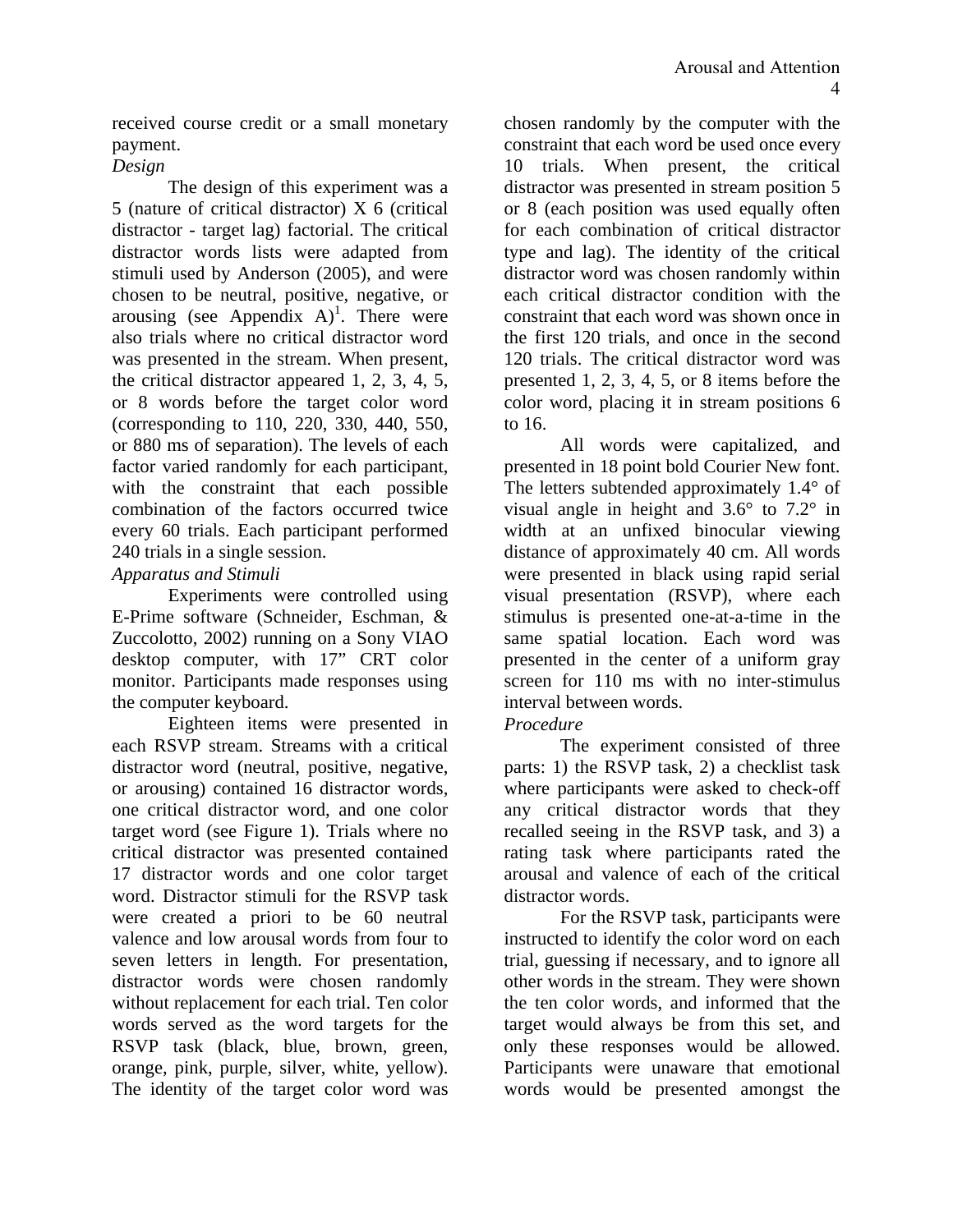distractors. Approximately 5 practice RSVP trials preceded the experimental trials. Each trial began with the presentation of a black fixation cross in the center of the screen for 500 ms, followed by a 500 ms blank interval before the start of the RSVP stream. Immediately after each stream participants were prompted by a sentence on the computer screen to press the key matching the identity of the target (color names were affixed to 10 keys). Accuracy was stressed and responses were not speeded. Two seconds after their button press the fixation cross for the next trial appeared.

 Immediately after completion of the RSVP task, participants were given a piece of paper containing a list of all 96 critical distractor words presented in alphabetical order. Participants were told that some of the words on the list were presented as distractors in the RSVP streams, and that they should check off the words that they remember seeing from the RSVP task. (In fact, all of the words on the list were critical distractors and had each been presented twice during the RSVP experiment.) Participants were allowed to go through the list in any order with no time constraints. There was no upper or lower limit on the number of checks.

 Participants then received the word rating task. On each trial one of the 96 critical distractor words was presented in the center of the screen. The word stayed on the screen until the participant gave the word a valence rating and an arousal rating, using a 7 point Likert scale for each rating. The valence scale was anchored by "unpleasant" for the 1 response and "pleasant" for the 7 response. The arousal scale was anchored by "low" for the 1 response and "high" for the 7 response. Participants were asked to make the valence and arousal ratings independently, and to try to use the whole scale. Participants were encouraged to take their time and provide accurate ratings based

on their own personal views about the emotion of the word. Coincident with the onset of each word was the prompt "Valence?" which remained on the screen until a valence response was entered using the keys 1 to 7. Once the valence response had been given, the prompt changed to "Arousal?" which remained on the screen until an arousal response was entered using the keys 1 to 7. The 96 critical distractor words were each presented once in random order.

### Results

### *RSVP Target Identification*

 Figure 2 shows the mean target accuracy (% correct) for each critical distractor condition as a function of the lag between the critical distractor and the target. A clear deficit in target identification accuracy can be observed for the arousal condition. An Analysis of Variance (ANOVA) was performed on target accuracy rates with critical distractor emotion and lag as repeated measures. The analysis revealed a significant main effect of critical distractor emotion,  $F(4,68) = 11.92$ ,  $p < .001$ , no main effect of lag,  $F(5,85) =$ 1.50,  $p > 0.19$ , and no significant emotion by lag interaction,  $F < 1$ . Pairwise comparisons using Tukey HSD tests revealed lower overall target accuracy in the arousal condition relative to each of the other four critical distractor conditions, all *p*'s < .01. No other comparisons approached significance (all  $p$ 's  $> .30$ ).

### *Word Ratings and Target Identification*

The above results suggest that the arousal, not valence, of the critical distractor influenced subsequent target identification accuracy. However, it may be that participants would not agree with our groupings, and therefore it may not be arousal per se that was the cause the of the reduced target accuracy in the above analysis. Figure 3 presents a two-factor plot of the mean arousal and valence ratings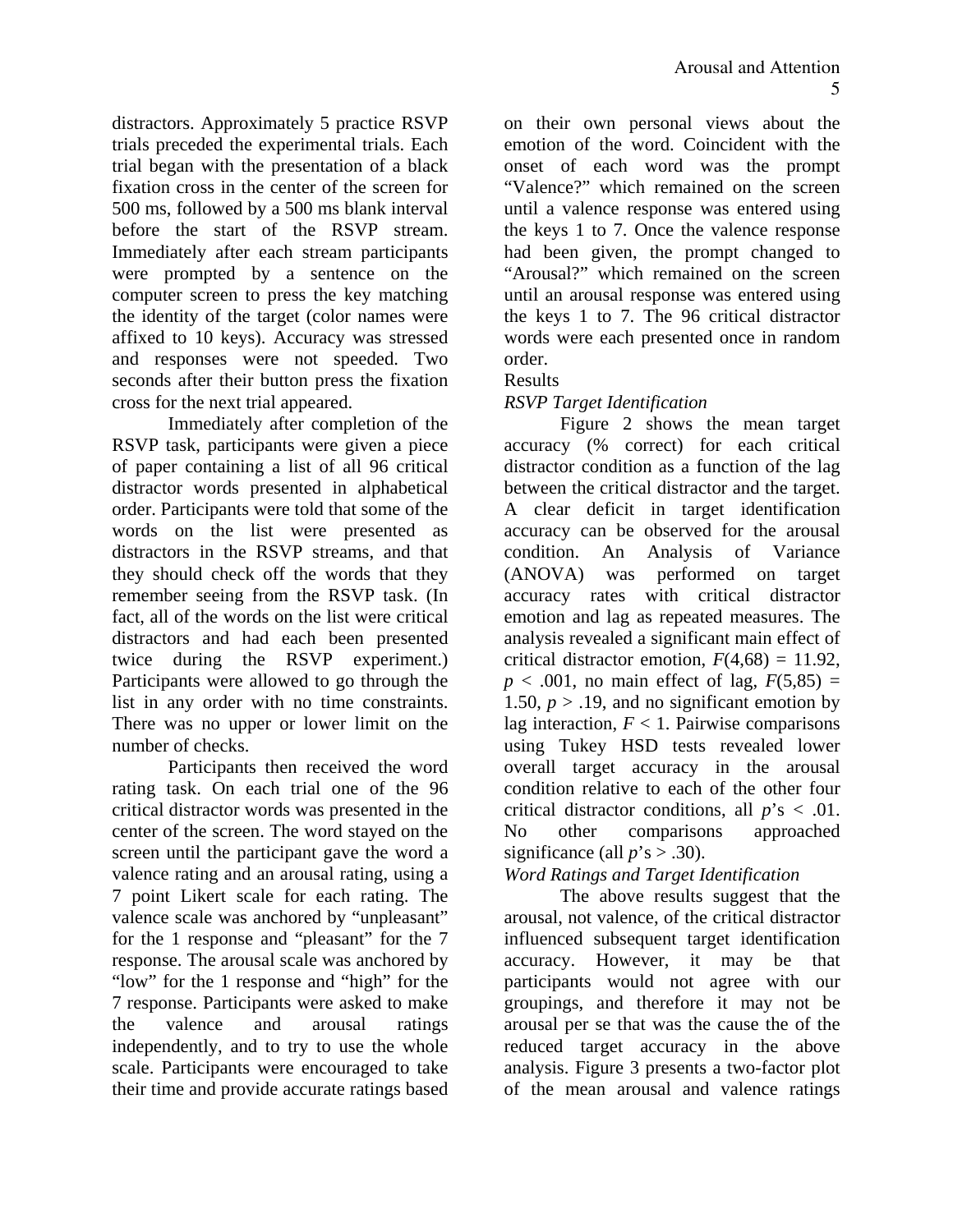collapsed across participants where each of the critical distractor words is represented by a symbol indicating its condition membership. In general, participants' ratings of the words agreed with our own experimental grouping of the words.

The relationship between critical distractor valence, critical distractor arousal, and color target accuracy was assessed further using the participant's own valence and arousal ratings of the critical distractors instead of grouping the words into categories. Collapsing across participants, the mean arousal rating for each of the critical distractors and the mean valence rating for each of the critical distractors were correlated with the mean color target accuracy on trials where each of the critical distractors was presented (e.g., the arousal and valence ratings for "sad" and the target accuracy on trials where "sad" was presented as the critical distractor). Arousal ratings significantly predicted overall target identification accuracy,  $r(93) = -.31$ ,  $p < .002$ , where higher arousal ratings were associated with lower color identification accuracy, even when valence ratings were partialed out (semi-partial  $r = -.37$ ,  $t(92) = 3.76$ ,  $p <$ .001). However, valence ratings did not significantly predict overall target identification accuracy,  $r(93) = .07$ ,  $p > .54$ , despite the fact that arousal and valence ratings were positively correlated,  $r(93)$  = .40, *p* <.001. A hierarchical regression showed no significant increase in the variability explained when the arousal X valence interaction was added in a second step after arousal and valence scores (partial  $r = .06, t<1$ ) indicating that the relationship between critical distractor arousal ratings and target accuracy was not modulated by valence. However, it may be that valence would have its greatest effect for very positive or very negative words, and that valence extremity (distance from neutral valence) would be a better predictor than

valence rating per se. Valence extremity was calculated by taking the absolute difference between the valence rating and 4 (the midpoint on the valence scale). Valence extremity was not related significantly to target accuracy,  $r(93) = .13$ ,  $p > .21$ , and arousal was a significant predictor of target accuracy even after the variability due to valence extremity was partialed out (semipartial  $r = -.39$ ,  $p < .001$ ).

 Word frequency estimates for the critical distractors were found using Kucera and Francis (1967). Word frequency estimates were not available for three of the arousal words, but ranged from  $1 - 187$  per million (M=25) for the remaining words. When the word frequency were correlated with target accuracy for each word, no significant relationship was observed, *r*(90)  $= .13, p > .20$ . Word length (number of letters) also failed to predict target accuracy,  $r(93) = .05$ ,  $p > .63$ . Importantly, arousal ratings were still a significant predictor of target accuracy once the variability due to number of letters and word frequency was removed (semi-partial  $r = -.33$ ,  $p < 001$ ). *Checklist and Target Identification*

If identification accuracy is reduced for color targets when they follow arousing words because attention is captured by the arousing stimulus, then the arousing word should be encoded into memory instead of the color target on that trial (assuming attention facilitates encoding into awareness which then supports future memory performance). Thus, arousing words should remembered more often than any other word type, and there should be a negative correlation between the number of times a critical distractor is checked and target identification accuracy. The mean number of checks for each word in each of the four critical distractor conditions was 0.83 for the neutral words, 1.47 for the positive words, 1.00 for the negative words, and 4.79 for the arousal words. A one-way ANOVA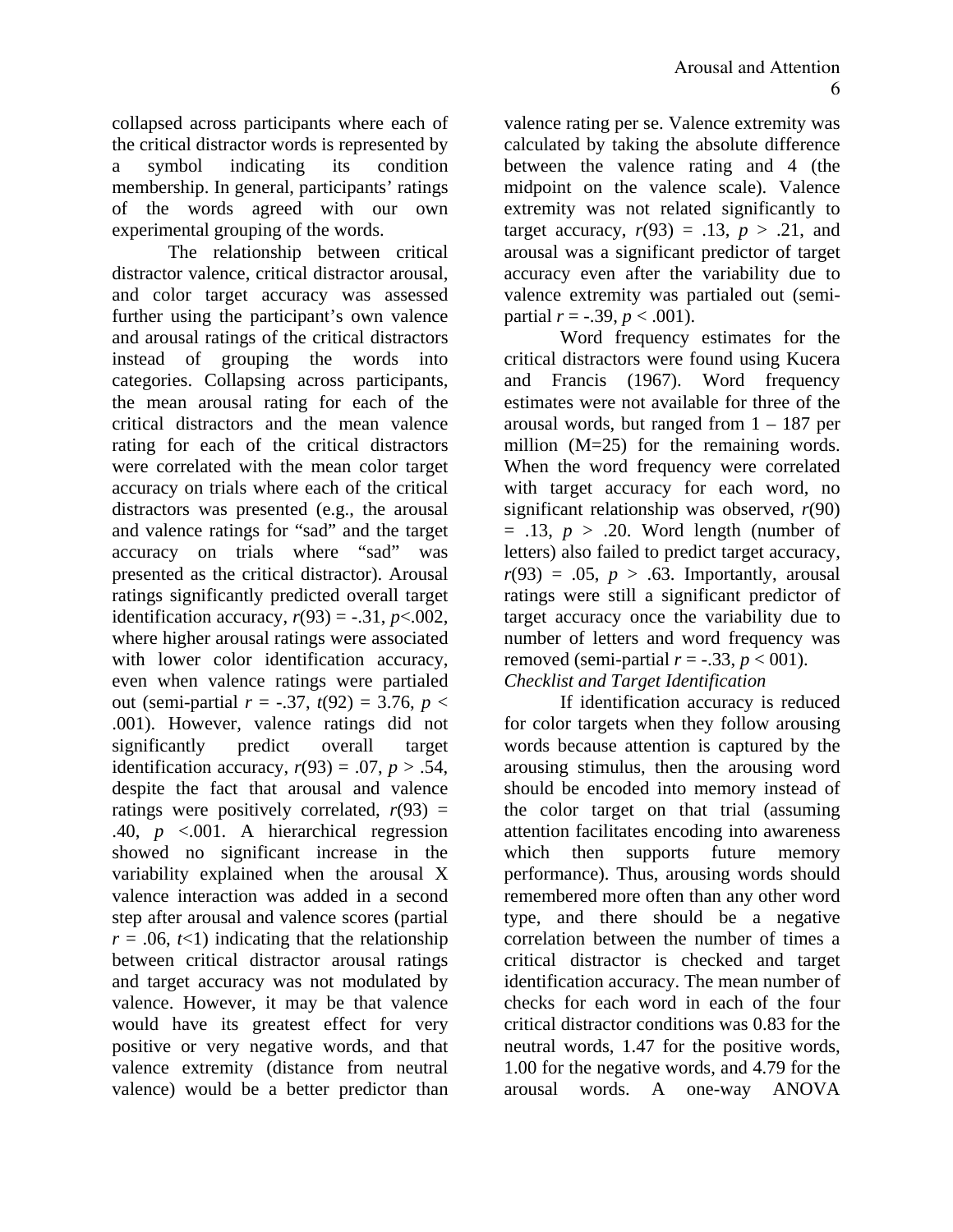comparing mean number of checks across emotion word conditions showed a significant main effect of word condition,  $F(3,91) = 22.76$ ,  $p < .001$ . Tukey HSD tests showed that arousal words were checked significantly more than the other three word types, all p's <.001, but that the other three types did not differ from each other (all *p*'s  $> .65$ ).

When the total number of checks across participants (maximum  $=$  N of 18) for each of the 95 critical distractors was correlated with the accuracy for the color target that followed each critical distractor a strong relationship was observed,  $r(93) = -$ .52,  $p \lt 0.001$ , where words that were checked off more often were associated with significantly lower target accuracy. This relationship provides clear evidence that on trials where the critical distractor enters conscious awareness, subsequent targets are less likely to be encoded into awareness, and supports the idea that arousing critical distractors captured attention at the expense of color target identification.

The number of checks a word received was predicted by its arousal rating,  $r(93) = .55$ ,  $p < .001$ , but not by its valence rating,  $r(93) = .14$ ,  $p > .17$ . Furthermore, a simultaneous regression where arousal ratings and number of checks were entered as predictors of target accuracy demonstrated that arousal ratings of the critical distractors no longer significantly predicted color target accuracy once the number of checks a critical distractor received was partialed out (partial *r* = -.02,  $t(92) = .20, p > .84$ . In contrast, the number of checks for critical distractors did significantly predict target accuracy when the critical distractors' arousal ratings were partialed out (partial  $r = -.44, t(92) = 4.63, p$ < .001). This pattern of relationships suggests a direct relationship between conscious encoding of the critical distractor and target accuracy, and an indirect

relationship between arousal rating and target accuracy that is mediated by conscious encoding of the critical distractor. Discussion

 Although the vast majority of RSVP distractors do not receive attentional processing and are not encoded into awareness for later recall, the present results suggest that arousing words did capture attention when they were presented as distractors in an otherwise emotionally neutral RSVP stream, and that these arousing words were entered into awareness for later recall. Furthermore, encoding these words into awareness for later recall decreased the ability to accurately identify target words presented for several hundred milliseconds. Participants' arousal ratings of the words were found to uniquely predict target identification accuracy, where more arousing critical distractors led to poorer target color accuracy. However, arousal was shown to have an indirect effect via memory checks for the critical distractor. Highly arousing words were more likely to be attended and therefore remembered, but this came at a cost of less attention and awareness of subsequent targets. However, if high arousal words were not encoded into awareness for later recall (as indicated by the checklist), then there was no cost to target accuracy. This mediated effect suggests that the mere presence of high arousal words did not disrupt normal processing, for example, by shocking the system even when the participant remained unaware of the word. Note that emphasizing the importance of checklist performance as a mediator assumes that participants had no bias to check off some words over others on the checklist. Checklist performance was shown to predict target accuracy independently of arousal and valence ratings, so these dimensions could not underlie any potential bias, but one could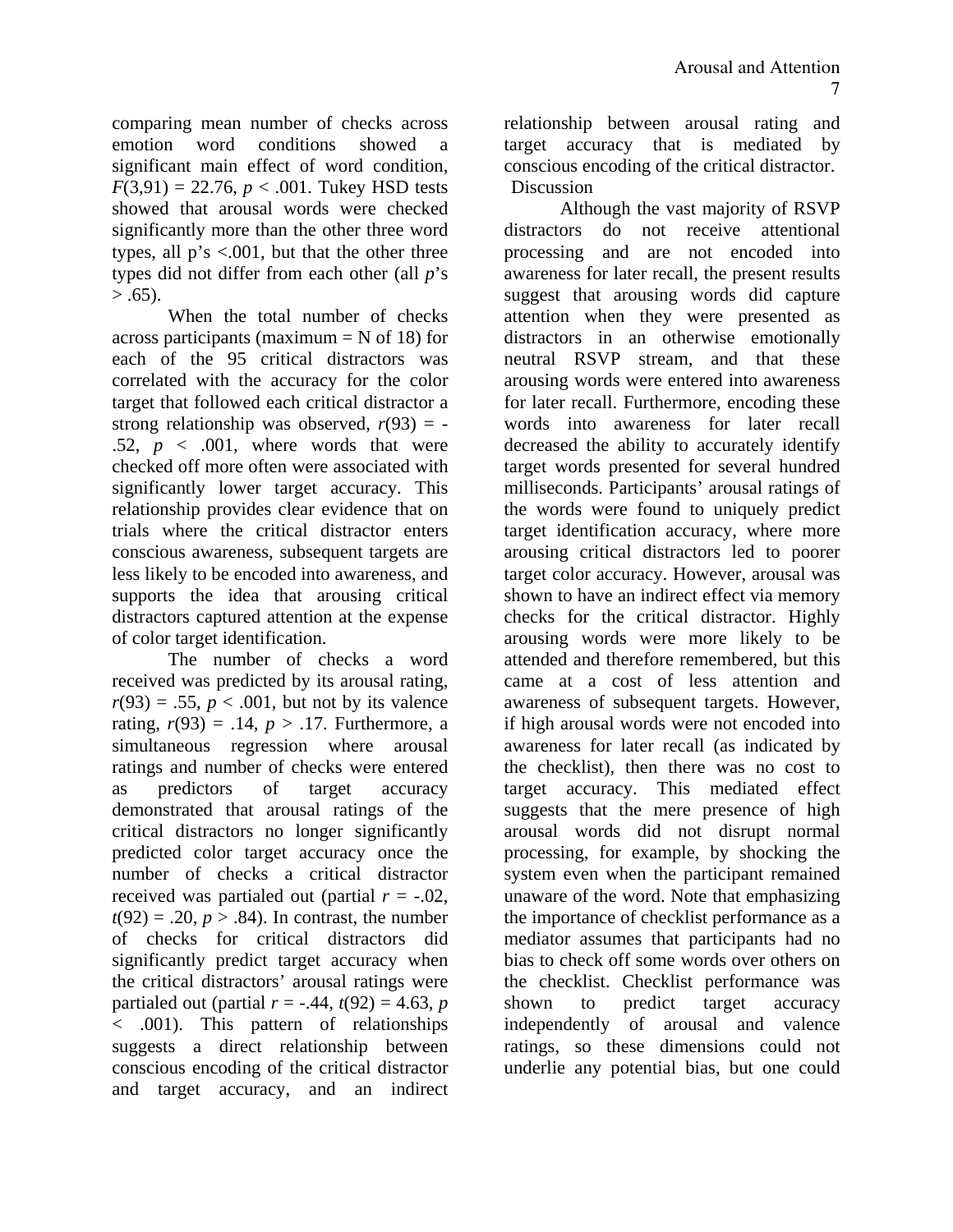still exist. The issue of potential bias will be examined further in Experiment 2.

Another factor complicating interpretation of the above results is that the critical distractors were presented amongst non-critical distractors that were emotionally neutral words. It is therefore possible that the emotional words were more novel in the context of the streams, and that it was this novelty that allowed them to capture attention more than other words. For example, critical distractors that were neutral would not be novel at all with respect to the other distractors, whereas the other word types could be separated from the distractors on the basis of their emotionally laden nature alone. Therefore, it is possible that novelty in context could have influenced the results, at least in part.

Another complicating factor was the lack of an impressive effect of lag in the arousal condition. If arousing words captured attention, they would be expected to do so only for a limited time, resulting in decreased target accuracy at short lags but not long lags. The arousal category contained sexual words, curse words, and threat words. If some of these word categories captured attention, but others did not, then this could reduce the potential for lag effect to be seen. As such, it would be interesting to examine the attention capture for sexual, threatening, and anxious words separately and see the lag effect for each. Also, using lags of 1, 2, 3, 4, 5, and 8 meant that the majority of targets appeared in the earlier stream positions, perhaps biasing participants' attention away from later stream positions that rarely contained a target.

### **Experiment 2**

In Experiment 2 sadness (negative), positive and neutral word categories were used as in Experiment 1. Individual word categories were also created for sexual words, threat words, and anxiety-related

words so that the ability of each to capture attention during the RSVP task could be compared. Each critical distractor was presented either 3 or 8 items before the color target to gather more data per lag, and so that participants did not have a bias to look for the target in earlier stream positions. The novelty-in-context issue was addressed by using non-words as distractors in the RSVP stream, instead of the emotionally neutral words used in Experiment 1. Because nonwords have no associated semantics or emotional impact they provide a context where each critical distractor is equally novel with respect to the background. Of course, arousal words will still be more arousing than the background relative to neutral words, but the impact of this emotional difference is what is being tested (i.e. the ability of emotional stimuli to capture attention while performing an emotionally neutral task under otherwise emotionally neutral conditions). The use of non-words is also desirable in that they will still create an RSVP stream allowing masking of the critical distractors and targets, and will also allow the use the same color-word target identification task as in Experiment 1. An additional change was the use of foils on the memory checklist to examine whether checklist performance was a result of memory for the words or a bias to respond to certain types of words.

### Method

Experiment 2 was the same as Experiment 1 with the following exceptions. Participants were 24 Brock University undergraduate students (16 female). None had participated in Experiment 1. There were six types of critical distractor words (positive, sadness, neutral, taboo-sexual, threat, and anxiety) with 26 words in each condition. The words from the positive, sadness, and neutral conditions were largely the same as those from Experiment 1. The vast majority of threat words were those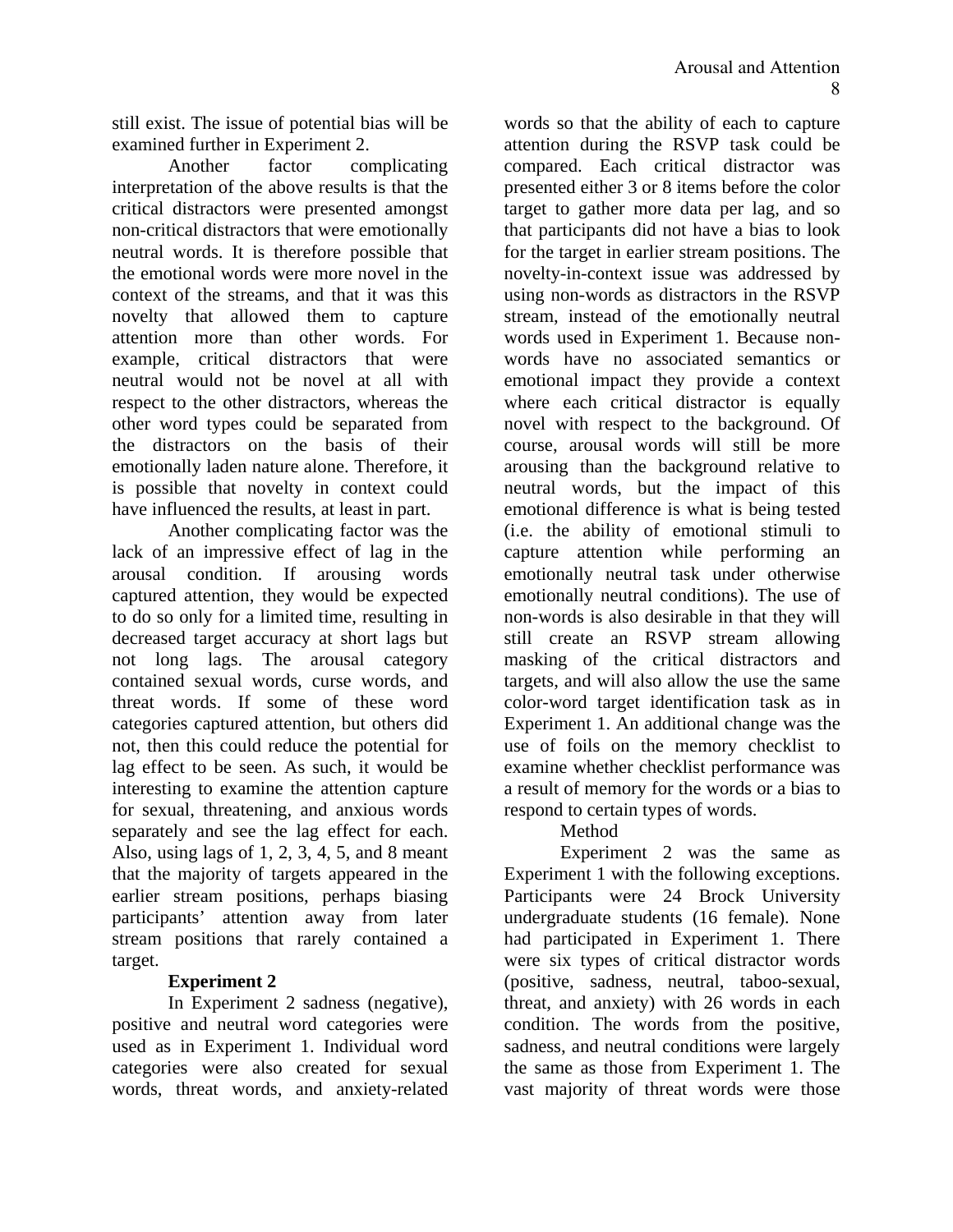used by McKenna and Sharma (1995) in their threat condition. Both taboo and sexual words were used for the taboo-sexual word condition. Words used for the taboo-sexual and anxiety conditions were selected by the authors. A critical distractor was presented on every trial. Participants performed 624 total trials where each critical distractor was presented four times throughout the experiment, once every 156 trials. The critical distractor was presented in positions 5 or 8 in the RSVP stream (balanced across emotion condition and lag), and was situated three or eight items before the target color word. The non-critical distractors were changed from 60 neutral words to 60 nonwords of the same length. The non-words obeyed all orthographic rules of English and included no pseudohomophones. Participants rated all 156 of the critical distractor words for valence and arousal. The memory checklist included all 156 critical distractors and 18 foils (3 from each emotion category, see Appendix A for all critical distractors and foils for Experiment 2) presented in alphabetic order. Participants performed the RSVP task, then the checklist task, and finally the rating task as in Experiment 1.

Results

# *RSVP Target Identification*

 Figure 4 shows the mean target accuracy (% correct) for the six critical distractor emotion conditions as a function of lag. A clear deficit in target identification accuracy can be observed at lag 3 for the taboo-sexual condition only. An ANOVA was performed on target accuracy rates with emotion condition and lag as repeated measures. The analysis revealed a significant main effect of critical distractor emotion,  $F(5,115) = 9.69$ ,  $p < .001$ . Post-hoc tests using the Tukey HSD procedure revealed that target accuracy in the taboosexual distractor condition was lower than in all other conditions (all  $p$ 's  $\lt$  .01) but that

overall target accuracy did not differ for the other five emotion conditions (all  $p$ 's > 25). The main effect of lag was also significant,  $F(1,23) = 20.89, p < .001$ , with lower accuracy at lag 3 then lag 8. The distractor emotion by lag interaction also reached significance,  $F(5,115) = 6.69$ ,  $p < .001$ , due to mostly to the large lag effect observed for taboo-sexual distractors compared to all other distractor types (all  $p$ 's  $\lt$  .01 when comparing the difference in target accuracy at lag 8 and lag 3 for the taboo-sexual condition to all other emotion conditions). Planned comparisons showed a significant lag effect on trials with a sexual/taboo distractor,  $t(23) = 5.50$ ,  $p < .001$ , and for trials with a sadness distractor  $t(23) = 3.18$  *p* < .01. There was also a marginally significant lag effect for trials with a threat distractor,  $t(23) = 2.01$ ,  $p < .06$ , but no lag effect for the other three emotion conditions (all  $p$ 's > .15).

### *Word Ratings and Target Identification*

 As in Experiment 1, the arousal ratings, valence ratings, and valence extremity scores for each of the critical distractors were correlated with the mean color target accuracy on trials where that critical particular distractor was presented. Arousal ratings for the critical distractors again predicted accuracy for the targets that followed,  $r(154) = -.24, p < .01$  where higher arousal ratings for a critical distractor were associated with lower target accuracy on trials where that distractor was presented. Arousal was a significant predictor of target accuracy even when the variability attributable to valence was partialed out (semi-partial  $r = -.20$ ,  $p < .05$ ), and when the variability attributable to valence extremity was partialed out (semi-partial  $r = -.26$ ,  $p <$ .001). Neither valence nor valence extremity were significant predictors of target accuracy,  $r(154) = -.12$ ,  $p > .12$ , and  $r(154)$  $= .10, p > .23$  respectively. Arousal ratings predicted accuracy for targets that followed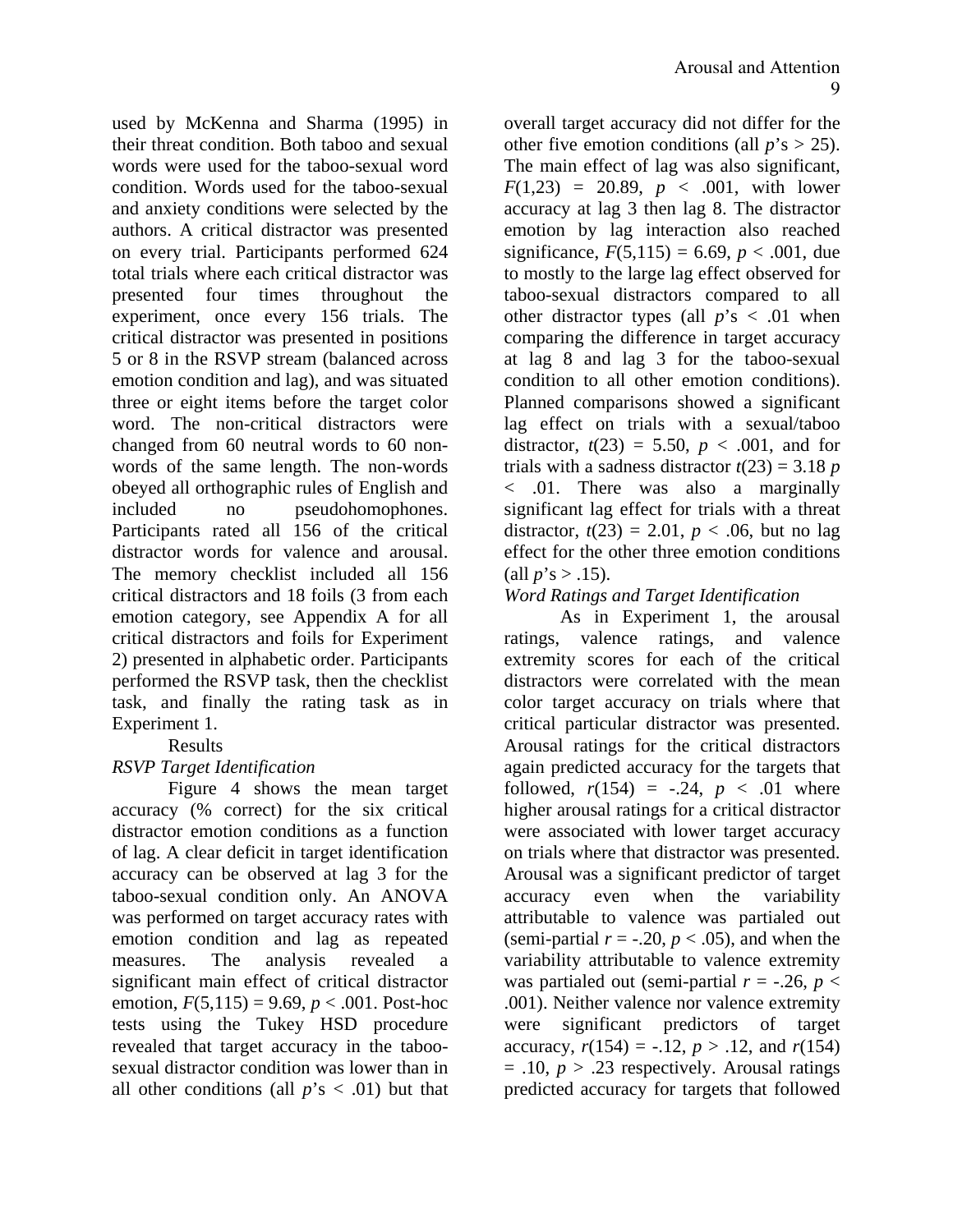the critical distractor closely at lag 3, *r*(154)  $= -.20, p < .02$ , but not later at lag 8,  $r(154)$  $= -.15$ ,  $p > .07$ . Valence and valence extremity did not predict target accuracy at either lag (all  $p's > .11$ ).

Word frequency ratings ranged from 1 to 807 per million (M=41.9), but were unavailable for seven of the taboo-sexual words. Word frequency was not related to target accuracy,  $r(154) = -.01, p > .88$ . However, number of letters did predict target accuracy,  $r(154) = .19$ ,  $p < .05$ , where longer critical distractors were associated with higher target accuracy (perhaps due to the greater difficulty of reading the longer distractors in the fast RSVP stream). Importantly, however, number of letters did not vary as a function of the distractor emotion,  $F(5,149) = 1.76$ ,  $p > .12$ , with less than a one letter mean difference between all conditions. Furthermore, both emotion condition and arousal were significant predictors of target accuracy even once the variability due to number of letters and word frequency was removed (semi-partial  $r =$ .17,  $p < .02$ , semi-partial  $r = -.23$ ,  $p < .005$ respectively).

# *Checklist and Target Identification*

The mean number of checks for a word in each of the distractor emotion conditions is presented in Table 1 for both memory checklist targets and foils (maximum number of checks for both targets and foils is equal to the number of participants which was 24). Reliable memory was observed for all of the six distractor emotion conditions in that for each emotion condition the number of participants who checked a word was significantly greater for the targets (words presented during the RSVP task) than for the foils (words not presented during the RSVP task), all  $p$ 's < .005. There was a significant effect of distractor emotion for target words,  $F(5,150) = 22.21, p < .001$ . Tukey HSD tests revealed that taboo-sexual words were

checked more often than all other word types, all  $p$ 's < .001, but the number of checks was the same for all other emotion conditions, all  $p$ 's > .41. There was a marginally significant effect of distractor emotion for foil words,  $F(5,12) = 2.93$ ,  $p <$ .06. Tukey HSD tests revealed a significant difference between taboo-sexual and neutral words only,  $p \leq .05$ , with no other differences approaching significance, all *p*'s > .10. However, the slight difference in false alarm rate across distractor emotion conditions could not fully explain the large difference in the number of hits across emotion conditions. Indeed, when the number of checks for target words was corrected for the number of checks for word foils (hits – false alarms), a significant effect of emotion condition was still observed,  $F(5,150) = 6.14, p < .001$ . Tukey HSD tests performed on the corrected checks still showed a significant difference between sexual/taboo words and all other word types, all  $p$ 's  $\lt$  .01, with no other significant differences amongst the emotion conditions, all  $p$ 's > .80.

The number of checks a word received predicted overall target accuracy,  $r(154) = -.49, p < .001$ , where words that were checked more often were associated with significantly lower target accuracy as in Experiment 1. This relationship held even when the number of checks corrected for the false alarms was used as a predictor, *r*(154)  $=$  -.41,  $p < .001$ . The number of checks a word receive predicted reduced accuracy for targets presented at lag 3,  $r(154) = -.50$ ,  $p <$ .001, but not lag 8, *r*(154) = -.14, *p* > .14. Number of checks was again related to arousal ratings,  $r(154) = .37$ ,  $p < .001$ , but not valence ratings,  $r(154) = .08$ ,  $p > .35$ . When arousal ratings and number of checks were entered as simultaneous predictors of target accuracy, arousal ratings of the critical distractors no longer significantly predicted color target accuracy once the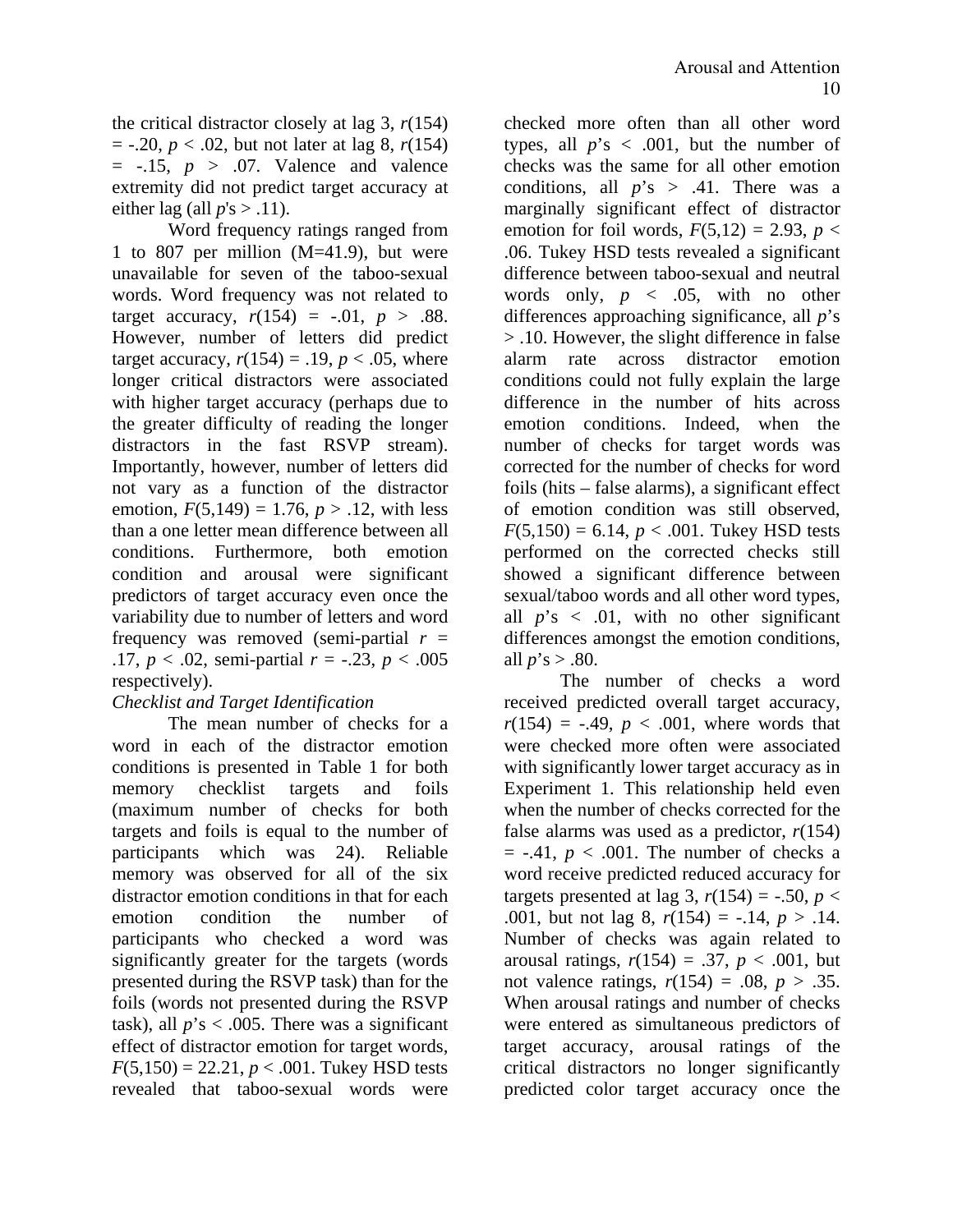number of checks a critical distractor received was partialed out (partial  $r = -.07$ ,  $t$ < 1). In contrast, the number of checks for critical distractors did significantly predict target accuracy when critical distractors' arousal ratings were partialed out (partial *r* =  $-43$ ,  $t(153) = 6.01$ ,  $p < .001$ ). This pattern of relationships was the same as that observed in Experiment 1, and again suggests that the relationship between arousal ratings and target accuracy is mediated by encoding of the critical distractor into awareness.

Discussion

As in Experiment 1,taboo-sexual distractors in the present experiment captured the attention of participants and were encoded into awareness at the expense of encoding the subsequent target. The present experiment also shows that this attention capture was not observed for threat words or anxiety words, just as it was not observed for sadness related, positive, or neutral words in either experiment. The specificity of the attention capture effect for taboo-sexual words will be examined in the General Discussion.

The present results also provide the first compelling lag effect (a significant 12% difference across lags) for target accuracy in the taboo-sexual condition. Target accuracy in the taboo-sexual condition was lower than the average of the other conditions by 10.4% at lag 3, but only 1.2% at lag 8. As with the AB, the presence of a lag effect for taboosexual distractors suggests that the taboosexual word held attention for only a few hundred milliseconds at most. Indeed, arousal ratings and memory checks predicted accuracy for targets presented at lag 3 but not at lag 8. The present pattern of results suggests that the encoding of the critical taboo-sexual distractor sets off an involuntary AB (involuntary in that the taboo-sexual word is not a goal-driven target). Small but significant lag effects were also observed for sadness and

threatening critical distractors, however, in both cases this resulted more from increased accuracy at lag 8 than from reduced accuracy at lag 3. Furthermore, the overall target accuracy was reduced only for taboosexual words, not for any other word type.

The present experiment also suggests that the novelty of the critical distractor with respect to the other distractor words was not a key factor underlying the results of Experiment 1 given that all words were presented amongst non-word distractors in Experiment 2 and thus were equally novel. Together Experiments 1 and 2 suggest that attention capture for arousing distractors can be observed with word or non-word distractors that are emotionally neutral. However, although all of the critical distractors differed from the background of non-word distractors in Experiment 2, the relative ratio of trials with taboo-sexual words to trials without such words was still 1:5. Thus, it is possible that taboo-sexual words were considered by participants to be more novel simply because they were more rare than non-taboo-sexual words across the set of trials. This issue is examined in Experiment 3.

# **Experiment 3**

To address the issue of the relative novelty of taboo-sexual critical distractors with respect to the entire distractor set, in the present experiment critical distractors were presented equally often from only two conditions (neutral and taboo-sexual). The two conditions were created so that both formed a semantic grouping or theme as it is possible that word conditions that form a tighter semantic group may better prime each other across trials, thereby increasing the potential for attention capture and encoding (McKenna & Sharma, 1995).

 Also, Experiments 1 and 2 were not well suited to examining whether the attention capture effect for taboo-sexual words changed across several repeated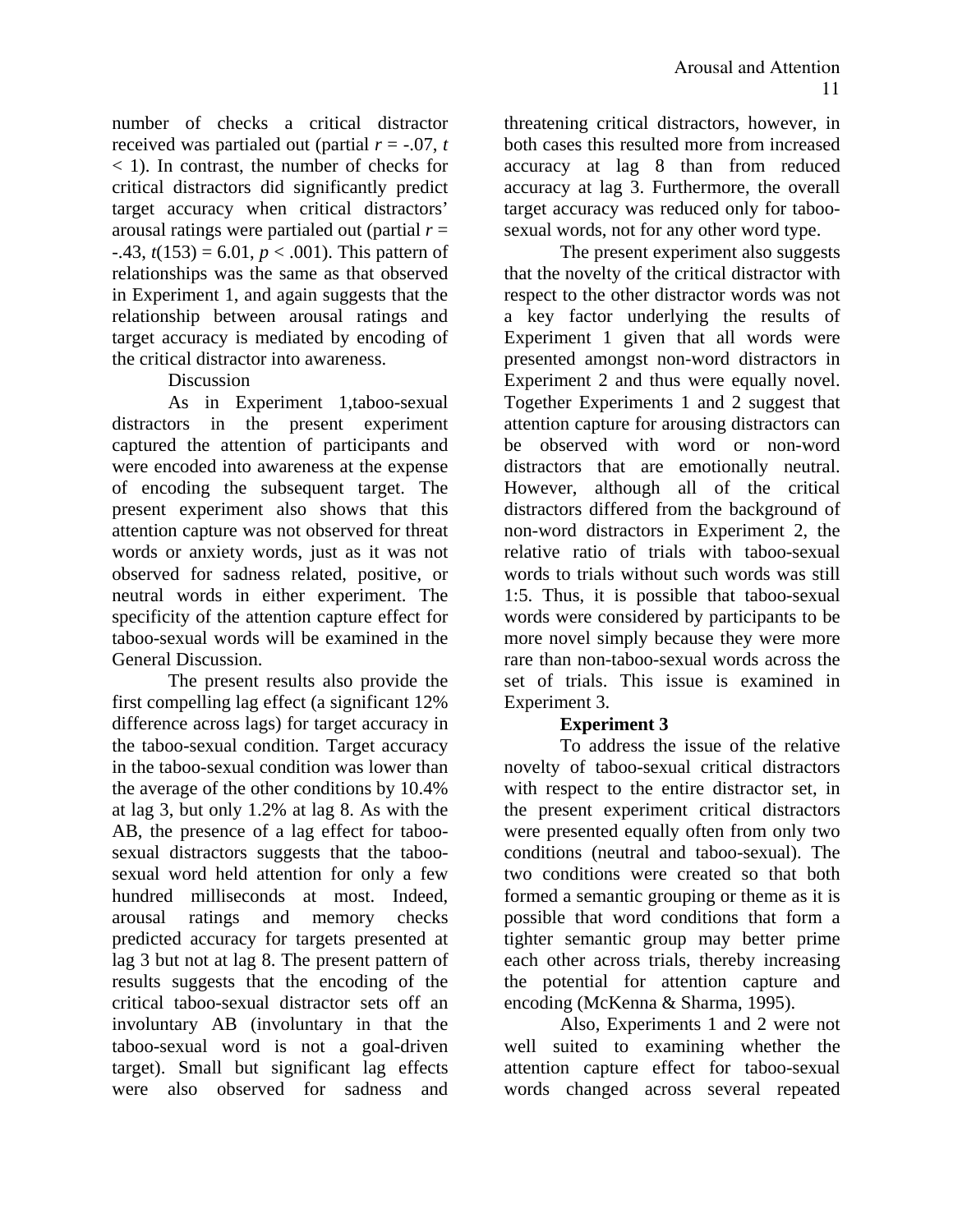presentations of the words. Harris and Pashler (2004) have suggested that emotionally laden words may capture attention the first or second time they are presented, but not thereafter. They argue that the capture is simply due to a temporary surprise reaction by the participant that wears off after one or two presentations. In the present experiment the size of the attention capture effect will be examined across 10 blocks (10 presentations of each word).

 To equate the semantic relatedness of the critical distractor groups in the present experiment, two types of critical distractor words were used: a neutral word group that consisted of words loosely organized around a music theme, and taboo-sexual word group that consisted of words loosely organized around a sexual theme. Each critical distractor from these two groups was presented once in each of ten blocks so that the size of any attention capture effect could be compared across blocks. The lag between the critical distractor and the target was held constant at 3 (the lag where large effects of emotion condition were observed in Experiment 2) so that the effect of block could be examined without variability due to lag. The extent to which a surprise reaction is important to the attention capture of sexual words was also examined by having half of the participants perform the RSVP trials without being told of the sexual and music distractors, and the other half perform the RSVP trials after being shown the sexual and music words and told to ignore them during the RSVP task.

Methods

 Experiment 3 was the same as Experiment 2 with the following exceptions. Participants were 43 Brock University undergraduate students (29 female). None had participated in Experiments 1 or 2. Only neutral and taboo-sexual critical distractors were used. The neutral critical distractors

consisted of twelve words loosely organized around a music theme (AUDIENCE, BAND, DANCE, DRUM, JAZZ, LISTEN, PIANO, PLAY, SING, STRUMMING, TROMBONE, WOODWIND). The taboosexual critical distractors consisted of twelve words loosely organized around a sexual theme (BITCH, CLITORIS, DILDO, EROTIC, FUCK, LESBIANS, NIPPLES, ORGASM, ORGY, PENIS, PISS, SEXUAL). Twenty-two of the participants WERE NOT told of the music and sexual word distractors prior to performing the RSVP trials. Twenty-one of the participants WERE shown all of the music and sexual words used as critical distractors immediately before beginning the RSVP trials. These participants were told that these words would be presented in the RSVP streams, but to ignore the music and sexual words and focus only on identifying the color targets. For both groups of participants each critical distractor was presented once per block in random order, resulting in 24 trials per block. The experiment consisted of ten of these blocks performed back to back with no break between the blocks for a total of 240 trials. The critical distractor was presented in positions 5 or 8 in the RSVP stream (balanced across emotion condition and block), and always occurred three items before the target color word.

Results

# *RSVP Target Identification*

 Figure 5 shows the mean target accuracy (% correct) for the sexual and music conditions as a function of block and whether or not the participant was informed about the critical distractors. For both informed and uninformed participants, a clear deficit in target identification accuracy can be observed for the sexual condition in all but the last block. A 2 X 10 X 2 ANOVA was performed on target accuracy rates with sexual/music and block as repeated measures and informed/uninformed as a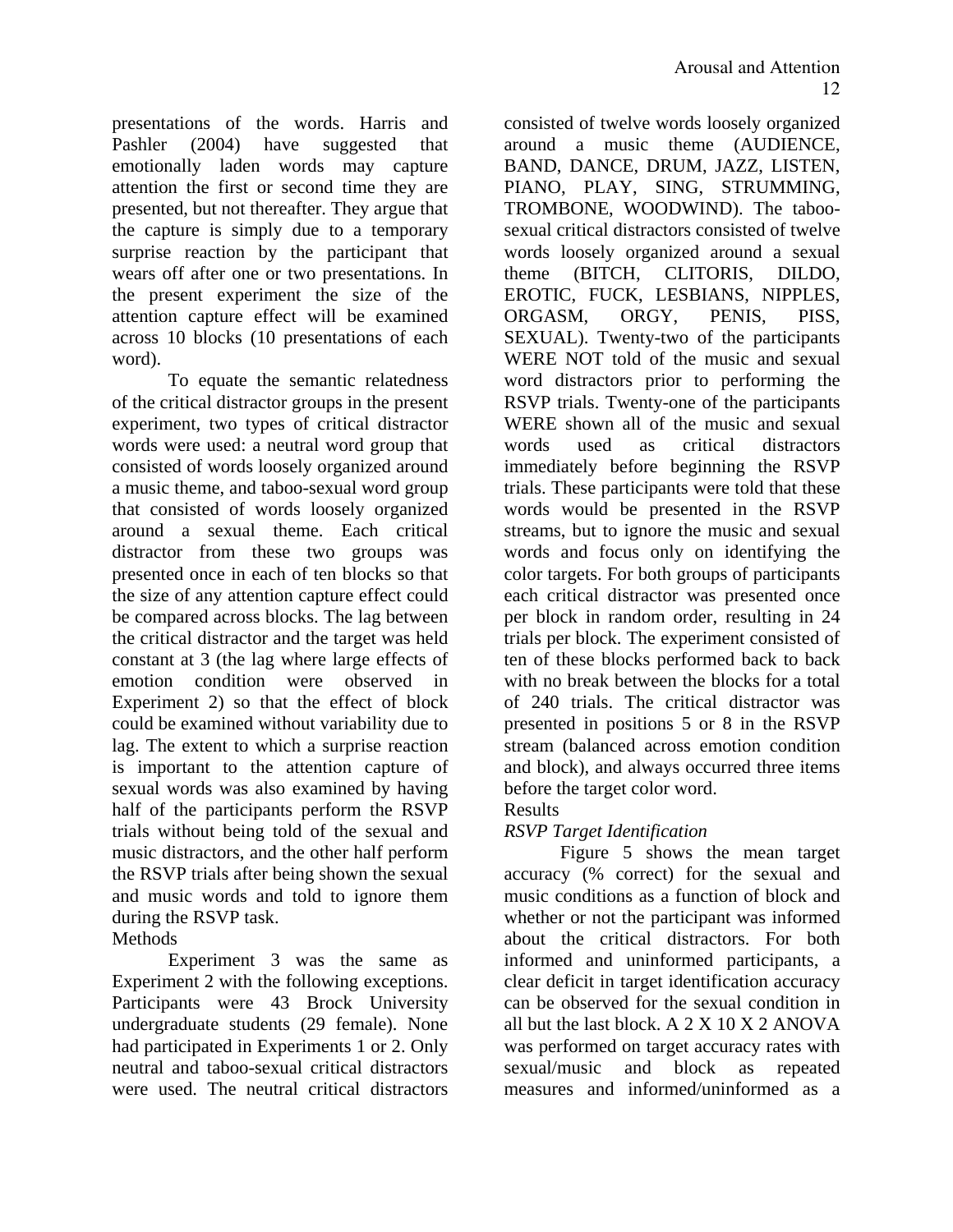between participant variable. The analysis revealed a significant main effect of critical distractor emotion,  $F(1,41) = 72.39$ ,  $p <$ .001, with lower target accuracy when targets were preceded by sexual words compared to when targets were preceded by music words. The main effect of block was also significant,  $F(9,369) = 2.09$ ,  $p < .05$ with accuracy increasing slightly across blocks. The emotion by block interaction was also significant,  $F(9,369) = 2.51$ ,  $p <$ .01, as the difference in target accuracy for sexual and music words decreased across blocks. Planned comparisons using the Tukey HSD procedure showed a significant reduction in target accuracy for sexual words compared to music words for all but the last block (all  $p$ 's < .05). Interestingly, there was no main effect of whether or not the participants were shown the critical distractors before performing the RSVP trials,  $F(1,41) = 1.74$ ,  $p > .19$ , and this factor did not enter into any interactions, all *F*'s < 1, providing evidence that knowing about the nature and presence of the distractors beforehand did not influence the attention capture effect.

### *Word Ratings and Target Identification*

 The arousal ratings, valence ratings, and valence extremity scores for each of the critical distractors were calculated using all participants (both those informed and those uninformed about the critical distractors), and these ratings were correlated with the mean target accuracy on trials where that critical distractor was presented. Arousal ratings for the critical distractors again predicted accuracy for the targets that followed,  $r(22) = -.67, p < .001$  where higher arousal ratings for the critical distractor were associated with lower target accuracy on trials where that distractor was presented. Neither valence nor valence extremity were significant predictors of target accuracy  $(r(22) = .27, p > .19, r(22) =$  $-0.20, p > .34$  respectively). Arousal was a

significant predictor of target accuracy even when the variability attributable to valence was partialed out (semi-partial  $r = -.64$ ,  $p <$ .001), and when the variability attributable to valence extremity was partialed out (semi-partial *r* = -.65, *p* < .001).

Word frequency ratings ranged from 1 to 200 per million (M=37.3), but were unavailable for three of the arousal words. Neither word frequency nor word length were significant predictors of target accuracy  $(r(22) = .31, p > .17, r(22) = .27, p$ > .20 respectively). Arousal ratings and distractor emotion condition also predicted target accuracy even once variability attributed to frequency and length had been partialed out (semi-partial  $r = -.64$ ,  $p < .001$ , semi-partial  $r = -.55$ ,  $p < .01$  respectively). *Checklist and Target Identification* 

 The mean number of checks was significantly greater for sexual words  $(M=25.17)$  than for music words  $(M=20.42)$ ,  $t(22) = 2.22, p < .05$ . Number of checks again predicted target accuracy,  $r(22) = -.65$ ,  $p < .002$  where words that received more checks were associated with lower target accuracy on trials where they were presented. In contrast to Experiments 1 and 2, the correlation between arousal and the number of checks did not reach significance,  $r(22) = .34, p < .10.$  Arousal was a significant predictor of target accuracy over and above number of checks when both were used as simultaneous predictors (semipartial  $r = -.47$ ,  $p < .001$ ), providing evidence that checklist performance did not fully mediate the effect between arousal and target accuracy. Nonetheless, the predictive effect of arousal was attenuated by approximately 30% after controlling for the number of checks, providing evidence of partial mediation.

#### Discussion

 Results from the present experiment showed clearly that sexual words captured attention relative to music-related words.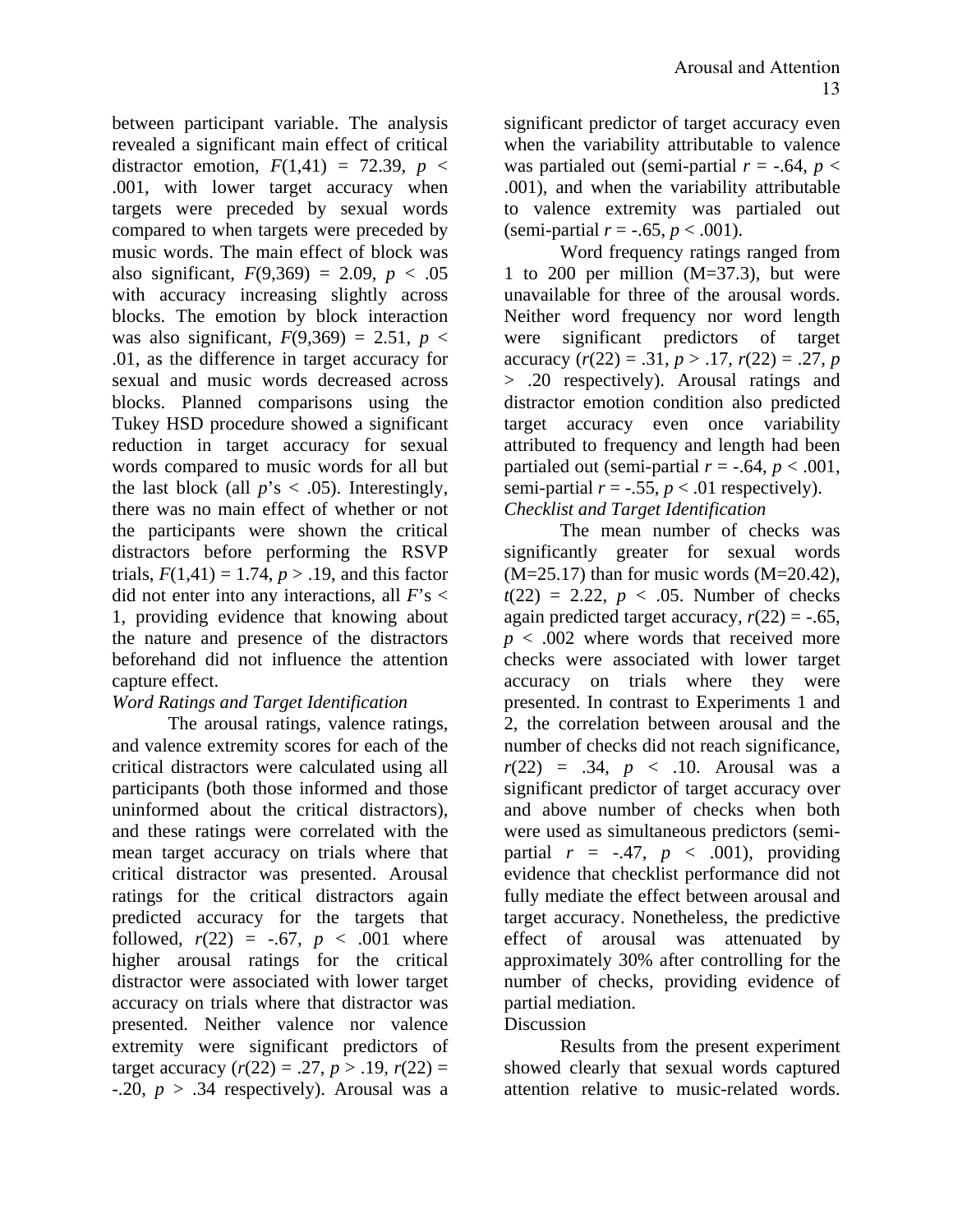This result suggests strongly that this attention capture effect for sexual words does not result from the relative novelty of sexual words across the trials. One half of the trials contained a sexual word as the critical distractor and the other half contained a musical word as the critical distractor. Thus sexual words were not more novel in the context of the experiment than were music words, yet target accuracy on sexual words was much lower than for music words. The results from this experiment also provide evidence that it was not the semantic grouping that results in the capture effect for sexual words, as both arousing and neutral word conditions were organized around a semantic theme (sex and music) in the present experiment.

The results also show that the attention capture effect is not the result of a fleeting surprise reaction on the first few trials as has been demonstrated with some paradigms and stimuli (e.g., Harris & Pashler, 2004, Marois et al., 2003). The attention capture of sexual words lasted for nine presentations of each sexual word, and over 100 presentations of the group sexual words – far longer than the one or two trials that theories of momentary surprise would predict. Furthermore, the attention capture by sexual words was found to the same degree whether participants were shown the critical distractors before performing the RSVP trials, or given no information about the existence of the critical distractors. If a momentary surprise reaction at the appearance of sexual words were responsible for the attention capture, then we would expect less capture for those participants who were informed about the sexual words than those that were not (at least in the first block or two), but this difference was not present. For both informed and uninformed participants there was no attention capture effect for the last block (block 10), suggesting that despite the

fact that the attention capture by sexual words lasts over 100 trials, that sexual words do eventually lose their power to capture attention in RSVP. In this experiment the lag between the critical distractor and target color was fixed at 3 for all trials. The predictable lag may have allowed participants to override the capture effect to some extent. It is possible that the reduced accuracy for target trailing sexual words may have lasted for even more than nine blocks if a variety of lags had been used.

 Unlike Experiments 1 and 2, checklist performance did not fully mediate the relationship between arousal and target accuracy in the present experiment. This is likely because the checks become less useful when critical distractors are presented several times. Multiple presentations of a given word provide multiple opportunities to become aware of the word, yet the checklist does not discriminate between those words that have been attended several times and those attended just once or twice<sup>2</sup>. Also, even low arousal words could be expected to be attended by some participants on some trials, thereby reducing the relationship between arousal and checks with an increasing number of presentations for each word.

### **General Discussion**

Sexual words, but not threat words, anxiety words, positive, negative, or neutral words were shown to capture attention when presented to unselected undergraduate participants as distractors during RSVP. This involuntary attention capture was at the expense of performance on a target presented within a few hundred milliseconds of the sexual word, and was predicted by the arousal, but not the valence ratings given to the distractors. This attention capture by sexual words was observed when both neutral words and non-words acted as RSVP fillers, when sexual words were relatively novel and when they were not, and occurred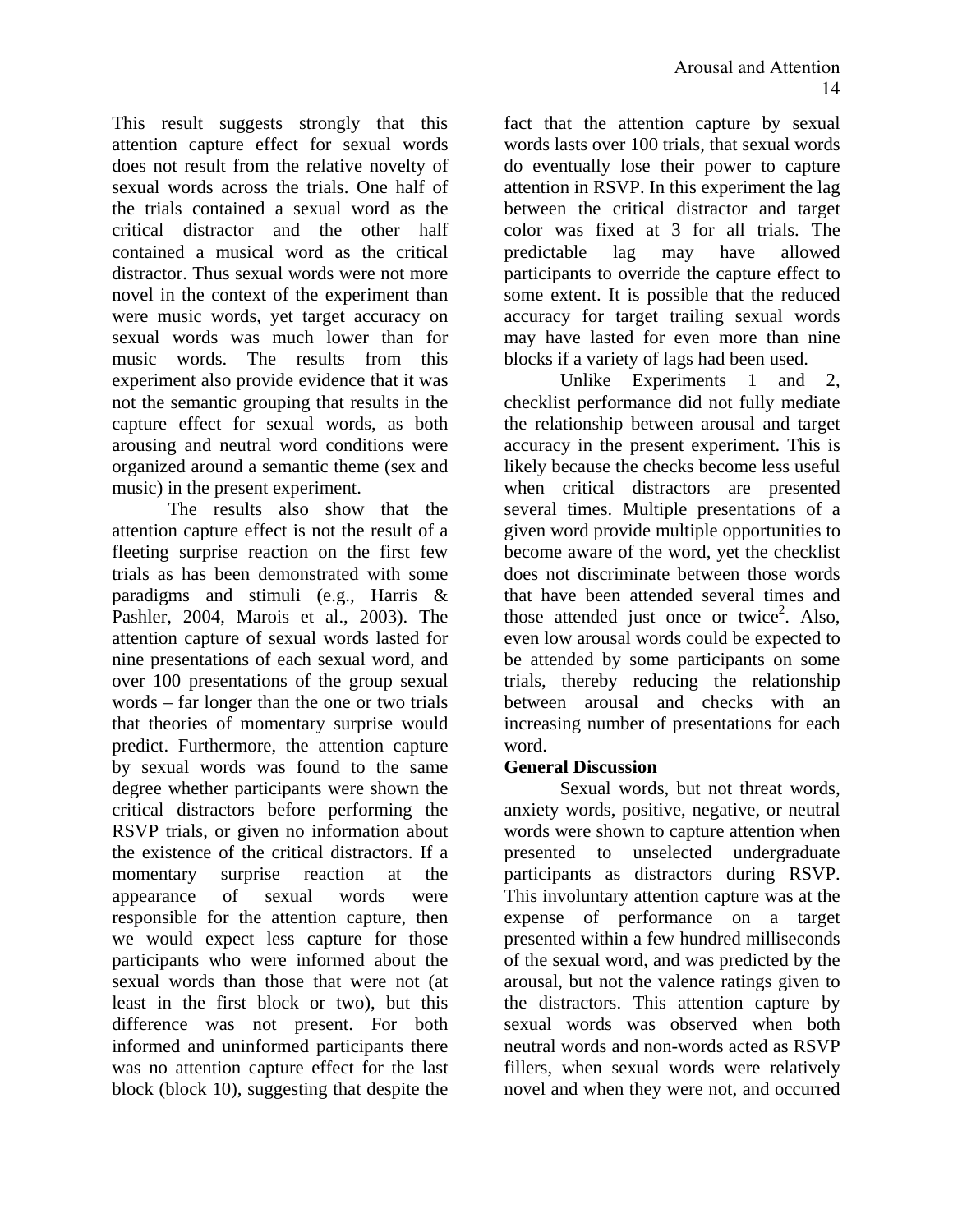regardless of whether or not participants were warned about the critical distractors beforehand. Although the sexual distractor held attention for only a few hundred ms (resulting in a lag dependent capture effect), the capture effect was shown to span over 100 presentations of sexual words, and nine presentations of the same word before habituating. Furthermore, memory for the critical distractors negatively predicted accuracy for targets that followed, suggesting that encoding the critical distractor into awareness interfered with encoding the target into awareness on some trials. Indeed, arousal ratings no longer predicted target accuracy once memory for the critical distractor was accounted for, suggesting that the arousal of the critical distractor influences target accuracy via encoding of the critical distractor (i.e. arousing distractors have no effect on target accuracy unless they are encoded into awareness).

### *Emotion Capture and the AB*

A lag-dependent accuracy deficit resembling the AB was observed for sexually explicit words, suggesting that these words acted as a first target and set-off an involuntary AB. The negative relationship between the number of times a words was remembered from the RSVP streams and the number of target errors suggests that sexual words are more likely to be encoded into conscious awareness at the expense of the targets that follow them. If the sexual word is encoded into awareness, even involuntarily (against the participants' goals), the attention taken to encode this word will reduce the attention available to process the subsequent target. This notion is broadly consistent with models of the AB which generally agree that attending to and encoding a first target reduces the attentional resources required to encode a second target into conscious awareness (Chun & Potter, 1995; Jolicoeur, 1998; Shapiro et al., 1997),

although in the AB the first target is voluntarily encoded to meet task demands. Therefore, if an RSVP item is encoded into awareness, regardless of whether the encoding reflected task instructions (as in the typical AB paradigm) or not (as in the present study), a deficit in identification of a subsequent target appearing within about half a second can be observed.

The present results are also consistent with the results of Anderson (2005), and Keil and Ihssen (2004), who found that the AB is dramatically reduced when the second target is an arousing word (many of these words were also sexually explicit), and that the arousal quality of the word is a better predictor of the AB modulation than is the valence. The affective nature of the second target is implicated specifically given that the AB reduction for emotionally valenced second targets was not observed in individuals with their left amygdala resected (Anderson & Phelps, 2001). Thus, arousing targets not only appear to capture attention when presented as distractors, but also appear to overcome attentional limitations when presented during the AB. Both results suggest that arousing stimuli are not subject to the usual rules of target search in RSVP. Furthermore, Mathewson et al.(submitted) have observed a larger AB when sexually explicit words were presented as T1s in an otherwise typical AB task. These same words were also found to produce larger amplitude P3 event-related brain potentials (ERPs) than negative, positive, neutral, threatening, or anxiety-related words, and the magnitude of the P3 outside of the RSVP task was found to predict the AB size when the emotion words were presented as T1s during the AB task (Arnell & MacLeod, in preparation). The capture of attention by task irrelevant distractors that was observed in the present study also fits nicely with the results of Most et al. (submitted) who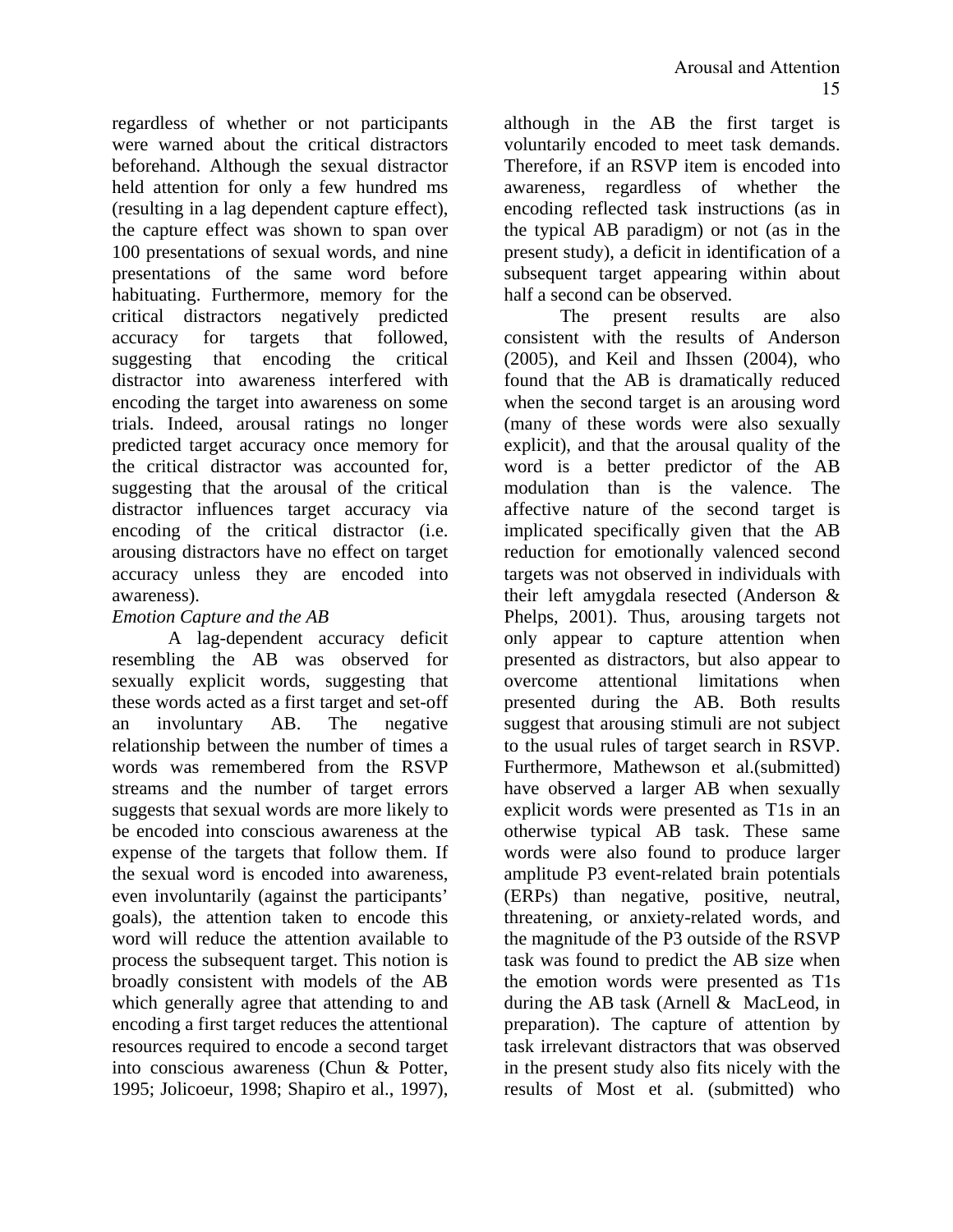reported that erotic distractor pictures initiated an involuntary AB for subsequent picture targets. Most et al. also reported that the erotic distractor pictures resulted in a more robust involuntary AB than did gory pictures in that the AB produced by erotic pictures was resistant to participant strategies shown to reduce the AB observed with gory pictures. Collectively, the above findings provide evidence that sexually explicit words and pictures receive more than their share of attentional resources in RSVP and are preferentially encoded into awareness.

### *Arousal, Relevance and Attention*

In the present study, sexual words received higher arousal ratings than any other word group, suggesting that sexually explicit words may be particularly effective at capturing attention because they are seen as more arousing than threat or anxietyrelated words by young, unselected university undergraduate students. The ability of sexually explicit words to reliably capture the attention of unselected undergraduates appears to stand in contrast to the weaker and inconsistent attention capture effects observed for threat, anxiety, or sadness-related words in a variety of paradigms using unselected undergraduate students. For example, MacKay, Shafto, Taylor, Marian, Abrams, & Dyer (2004) observed elevated Stroop color naming times when taboo words (sexually explicit words and racial slurs) were used as Stroop words, compared to RTs with emotionally neutral words. However, anxiety, threat, and sadness related words have often failed to produce an increase in Stroop color naming RTs when shown to unselected participants, or to controls with no psychopathology (see Williams et al.,1996 for a review). This is despite the fact that clinical participants demonstrate a compelling bias to attend to these same threat, anxiety or sadness words if they are consistent with the participant's

psychopathology (see Williams et al., 1996). Aquino and Arnell (in press) have also shown that sexually explicit words, but not threat words, presented between two digits produced elevated response times on a digit parity task performed by unselected undergraduate students (see also Harris & Pashler, 2004).

It is also possible that the attention of young university students may be particularly prone to capture by taboo and sexually explicit material that may be viewed as concern relevant. Concern relevance recently received some support from Most et al. (2005) who showed increased attentional capture for pictures of disgusting or dangerous situations by participants who were high in harm avoidance. Indeed, personal relevance or impact (which is only partially captured by arousal ratings) may explain why some critical distractors were more effective at capturing attention than were others with similar arousal ratings.

According to arousal theories of attention sexually or taboo material may capture attention more readily than other material because arousal controls the amount of attention that is voluntarily (e.g., Lang, Greenwald, Bradley, & Hamm, 1993) or involuntarily (e.g., Gronau, Cohen, Ben-Shakhar, 2003) given to stimuli (Schimmack, 2005). Schimmack (2005) examined the interference of emotional pictures while participants solved math problems or detected the location of a line. Both strongly unpleasant pictures and pictures of scantily clad opposite-sex models captured attention, whereas pictures of snakes, and mildly negative pictures did not capture attention. Schimmack interpreted the results in terms of support for the arousal theory of attention in that the more arousing the stimuli, the more they interfered. Schimmack further suggested that arousal influenced an initial "relevance check" that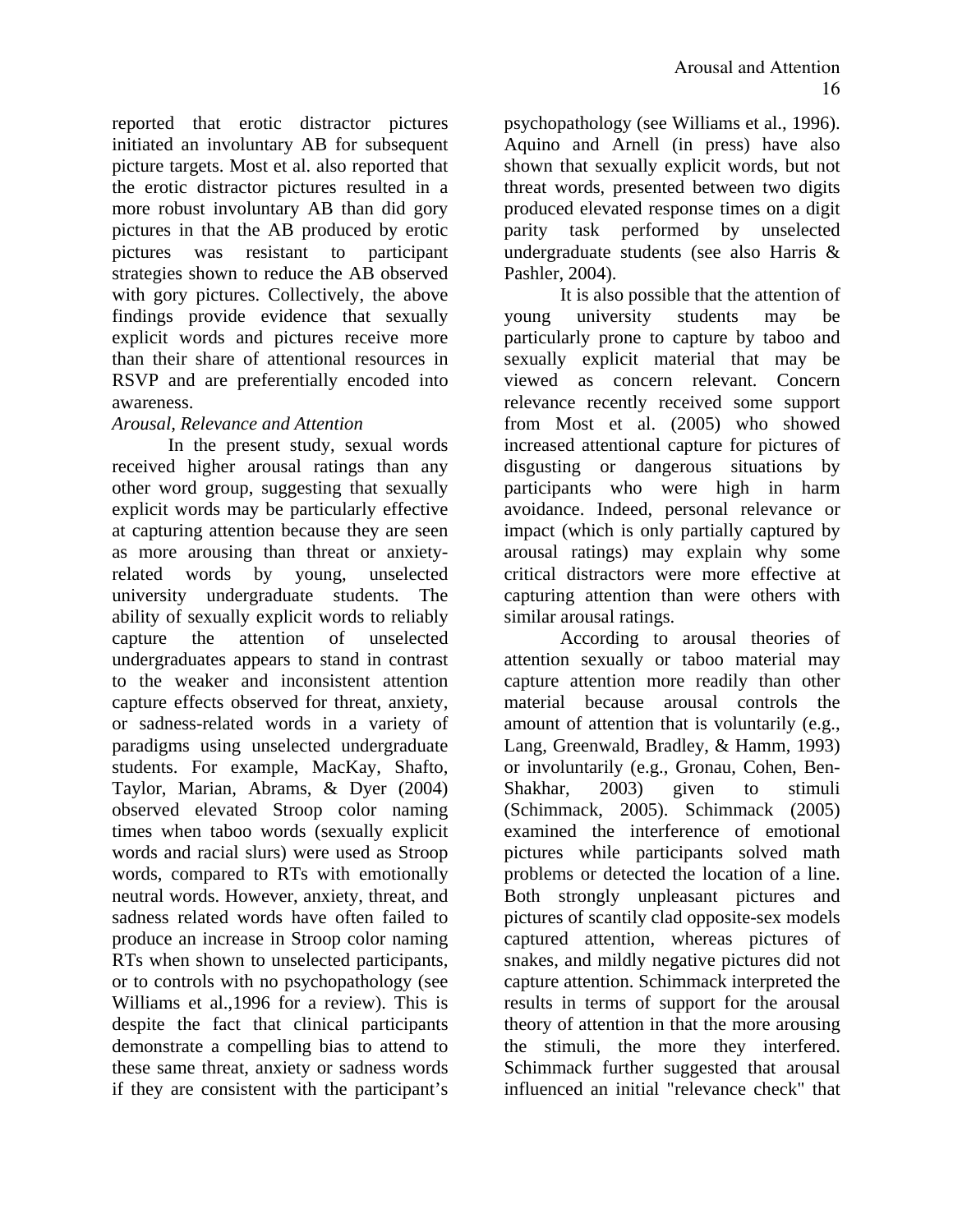determined the amount of attentional allocation, and that this check was performed prior to the processing of valence and other stimulus dimensions. Consistent with this proposal. Scherer's (2001) sequential evaluation check (SEC) model postulates that an initial relevance check is responsible for the regulation of further attention such that stimuli deemed relevant receive more processing capacity.

The present results are also consistent with the binding hypothesis of MacKay et al. (2004) which suggests that activation of highly arousing meanings (e.g. to taboo words) facilitates the binding of the meaning to other contextual features of the word such as its location, color etc. Because attention is needed for binding (Treisman & Gelade, 1980), a facilitation in binding for features of taboo words would also require attentional engagement of the taboo word, thus leaving less attention for subsequent targets. As discussed by MacKay et al., a facilitation in binding would also provide more retrieval cues for these words, and thus lead to superior memory for these high arousing words in a subsequent surprise memory task. Taboo words are assumed to receive superior binding by triggering emotional reactions via the amygdala which then triggers the hippocampus to activate attention to bind the arousing stimuli to their context, thus enabling superior retrieval (MacKay et al., 2004). These models are also compatible with each other, as Scherer and Schimmack's relevance check that purportedly triggers greater attentional capacity may well be the same as MacKay et al.'s amygdala activation that results in greater binding.

### *Conclusions*

Sexually explicit distractor words can capture attention in RSVP streams, and do so at the expense of identification performance for subsequent neutral targets. The present results provide a mechanism for

this effect by showing that target accuracy suffers only when the emotional distractor has been encoded into awareness for later memory recognition. These results are consistent with previous results showing preferential processing of emotional targets in RSVP (e.g., Anderson, 2005; Keil & Ihssen, 2004; Mathewson et al., submitted), and with arousal theories of attentional allocation (e.g., MacKay et al., 2004; Scherer, 2001).

### **References**

- Anderson, A. K. (2005). Affective influences on the attentional dynamics supporting awareness. *Journal of Experimental Psychology: General*, *134*, 258-281.
- Anderson, A. K., & Phelps, E. A. (2001). Lesions of the human amgdala impair enhanced perception of emotionally salient events. *Nature, 411*, 305-309.
- Aquino, J. M. & Arnell, K. M. (in press). Attention and the processing of emotional words: Dissociating the effects of arousal words. *Psychonomic Bulletin and Review*.
- Arnell, K. M. & MacLeod, J. *Electrophysiological evidence for enhanced on-line processing of sexual words during rapid serial visual presentation.* Manuscript in preparation.
- Barnard, P. J., Ramponi, C., & Battye, G. (2005). Anxiety and the deployment of visual attention over time. *Visual Cognition, 12*, 181-211.
- Barnard, P., Scott, S. K., Taylor, J., May, J., & Knightley, W. (2004). Paying attention to meaning. *Psychological Sciences, 15*, 179-186.
- Chun, M. M., & Potter, M. C. (1995). A two-stage model for multiple target detection in rapid serial visual presentation. *Journal of Experimental Psychology: Human Perception & Performance*, *21*, 109-127.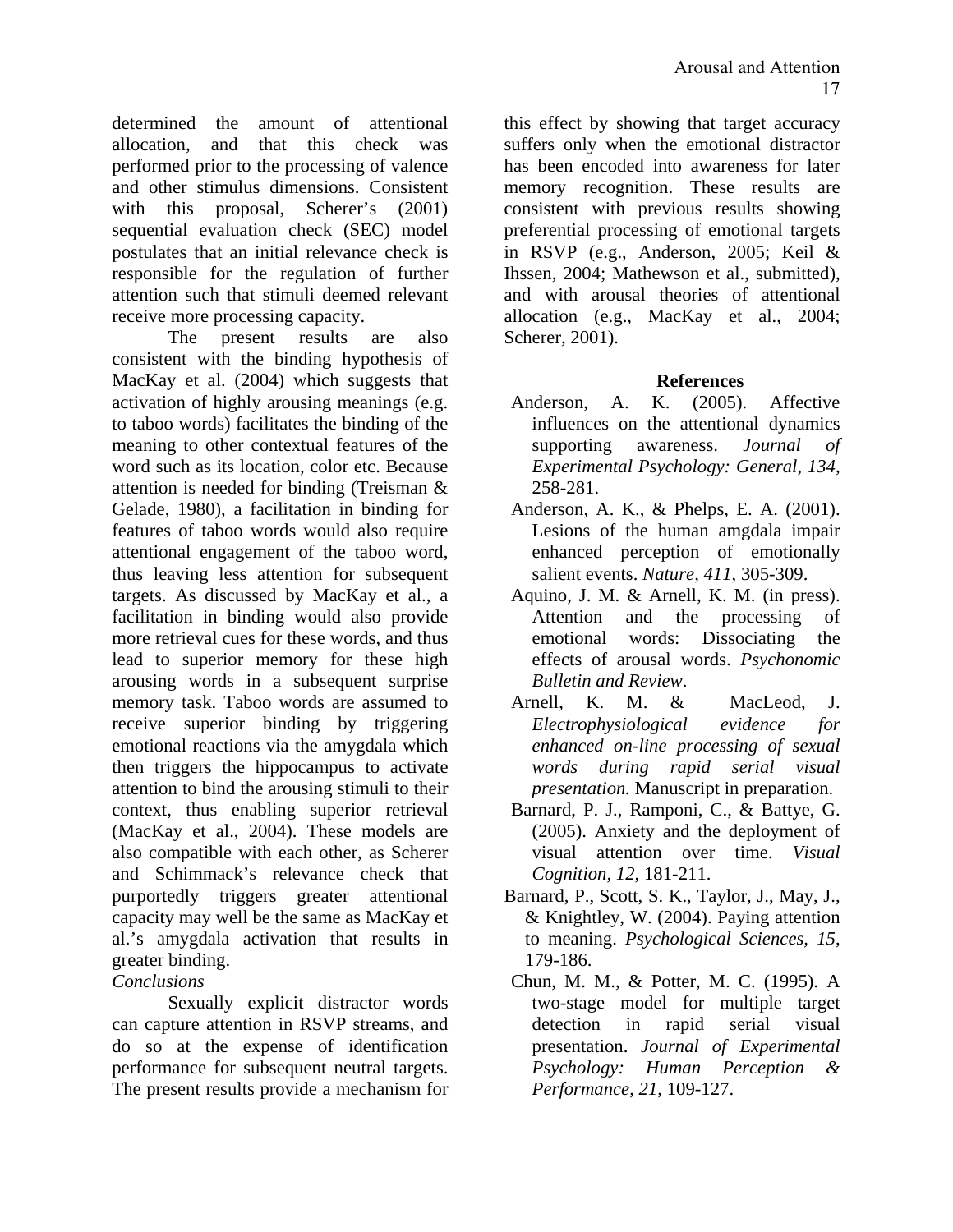- Compton, R. J. (2003). The interface between emotion and attention: A review of evidence from psychology and neuroscience. *Behavioral and Cognitive Neuroscience Reviews, 2*, 115-129.
- Folk, C. L., Leber, A. B., & Egeth, H. E. (2002). Made you blink! Contingent attentional capture produces a spatial blink. *Perception and Psychophysics, 64*, 741-753.
- Gronau, N., Cohen, A., & Ben-Shakhar, G. (2003). Dissociations of personally significant and task-relevant distractors inside and outside the focus of attention: A combined behavioral and psychophysiological study. *Journal of Experimental Psychology: General, 132*, 512-529.
- Harris, C. R., & Pashler, H. (2004). Attention and the processing of emotional words and names: Not so special after all. *Psychological Science, 15*, 171-178.
- Jolicoeur, P. (1998) Modulation of the attentional blink by on-line response selection: Evidence from speeded and unspeeded Task 1 decisions. *Memory and Cognition*, *26*, 1014-1032.
- Jolicoeur, P. (1999). Concurrent response selection demands modulate the attentional blink. *Journal of Experimental Psychology: Human Perception and Performance*, *25,* 1097-1113.
- Keil, A., & Ihssen, N. (2004). Identification facilitation for emotionally arousing verbs during the attentional blink. *Emotion, 4*, 23-35.
- Kucera, H., & Francis, W. N. (1967). *Computational analysis of present-day American English.* Brown University Press, Providence.
- Lang, P. J., Bradley, M. M., & Cuthbert, B. N. (1997). Motivated attention: Affect, activation, and action. In P. J. Lang R. F. Simons, & M. T. Balaban (Eds*.), Attention and orienting: Sensory and*

*motivational processes* (pp. 97-135). Mahwah, NJ: Lawrence Erlbaum.

- Lang, P. J., Greenwald, M. K., Bradley, M. M., & Hamm, A. O. (1993). Looking at pictures: Affective, facial, visceral, and behavioral reactions. *Psychophysiology, 30*, 261-273.
- MacKay, D. G., Shafto, M., Taylor, J. K., Marian, D. E., Abrams, L., & Dyer, J. R. (2004). Relations between emotion, memory and attention: Evidence from taboo Stroop, lexical decision and immediate memory tasks. *Memory and Cognition, 32*, 474-488.
- Marios, R., Todd, J. J., & Gilbert, C. M. (2003, May*). Surprise blindness: A distinct form of attentional limit to explicit perception*. Poster presented at the  $3<sup>rd</sup>$  Annual Meeting of the Vision Sciences Society, Sarasota, FL.
- Mathewson, K. J., Arnell, K. M., & Mansfield, C. A. *Capturing and holding attention: The impact of emotional words in rapid serial visual presentation*. Manuscript submitted for publication.
- McKenna, F. P, & Sharma, D. (1995). Intrusive cognitions: An investigation of the emotional Stroop task. *Journal of Experimental Psychology: Learning, Memory, & Cognition, 21*, 1595-1607.
- Mogg, K., Bradley, B. P., & Williams, R. (1995). Attentional bias in anxiety and depression: The role of awareness. *British Journal of Clinical Psychology*, 34, 17-36.
- Most, S. B., Chun, M. M., Widders, D. M., & Zald, D. H. (2005). Attentional Rubbernecking: Cognitive control and personality in emotion induced blindness. *Psychonomic Bulletin & Review*, *12*, 654-661.
- Most, S. B., Smith, S. D., Cooter, A. B., Levy, B. N., & Zald, D. H*. The naked truth: Appetitive, arousing distractors*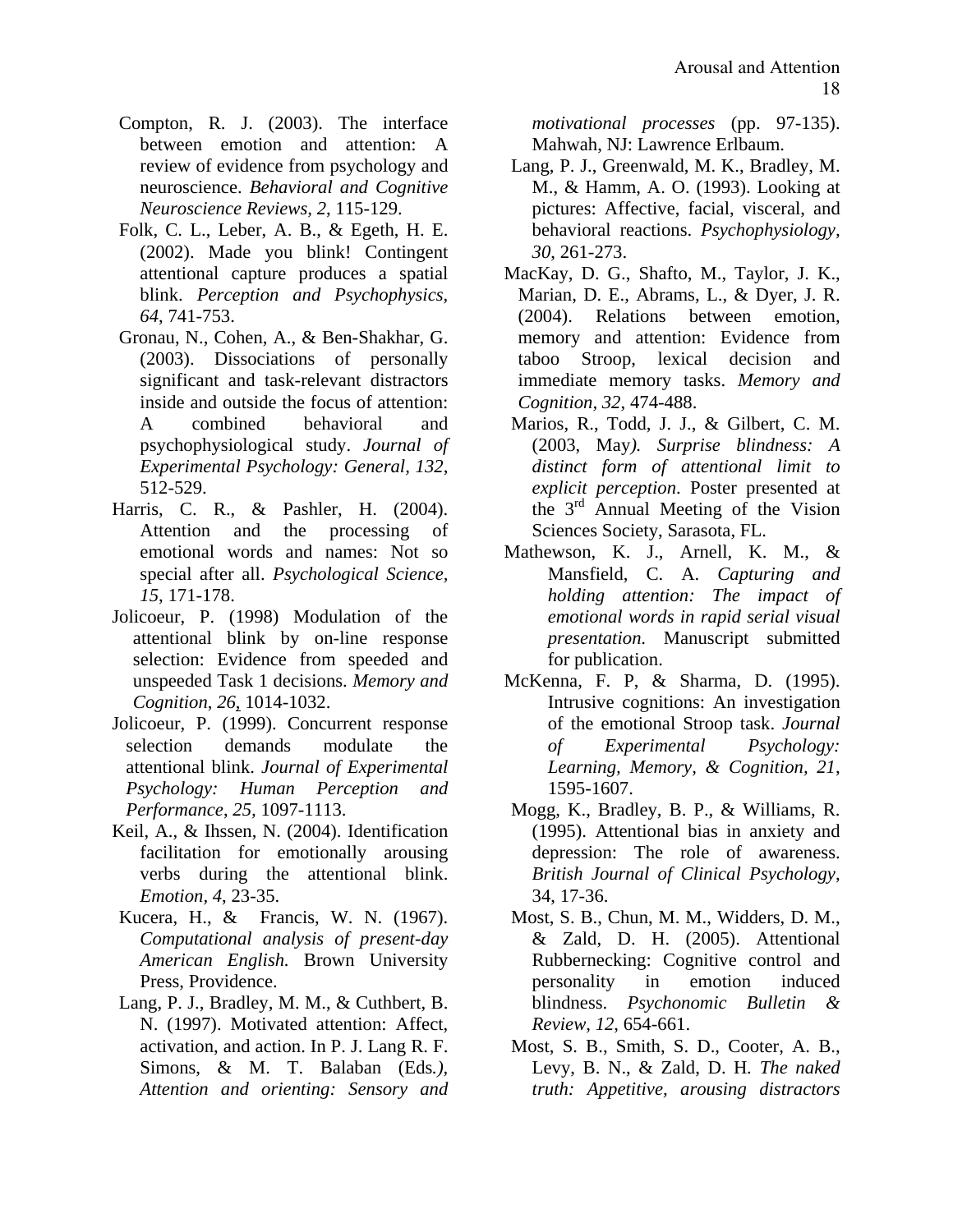*impair rapid target perception.* Manuscript submitted for publication.

- Raymond, J. E., Shapiro, K. L., & Arnell, K. M. (1992). Temporary suppression of visual processing in an RSVP task: An attentional blink? *Journal of Experimental Psychology: Human Perception & Performance, 18*, 849-860.
- Robinson, M. D. (1998). Running from William James' bear: A review of preattentive mechanisms and their contributions to emotional experience. *Cognition and Emotion*, 12, 667-696.
- Scherer, K. R. (2001). Appraisal considered as a process of multilevel sequential checking. In K. R. Scherer, A. Schorr, & T. Johnstone (Eds.), *Appraisal processes in emotion* (pp. 92-120). Oxford, England: Oxford University Press.
- Schimmack, U. (2005). Attentional interference effects of emotional pictures: Threat, negativity, or arousal? *Emotion, 5*, 55-66.
- Schneider, W., Eschman, A., & Zuccolotto, A. (2002). *E-Prime User's Guide*. Pittsburgh: Psychology Software Tools Inc.
- Shapiro, K. L., Arnell, K. M., & Raymond, J. E. (1997). The attentional blink. *Trends in Cognitive Science, 1(8),* 291- 296*.*
- Treisman, A. M., & Gelade, G. (1980). A feature-integration theory of attention*. Cognitive Psychology, 12*, 97-136.
- Williams, J. M. G., Mathews, A., & MacLeod, C. (1996). The emotional Stroop task and psychopathology. *Psychological Bulletin, 120*, 3-24.
- Williams, J. M. G., & Nulty, D. D. (1986). Construct accessibility, depression and the emotional Stroop task: Transient emotion or stable structure? *Personality and Individual Differences*, *7*, 485-491.

#### **Footnote**

<sup>1</sup>Inadvertently, one of the critical distractors used in the positive list was the word "gold" which should not have been a critical distractor given that it too is a color word (although not one of the ten target color words used in the present study). Thus, the two trials for each participant where "gold" was presented as the critical distractor were removed from all of the above analyses. Interestingly, however, "gold" resulted in the third highest number of target errors among all critical distractors despite the fact that its mean arousal rating was not particularly high (4.67/7.00). Also, "gold" was checked on the checklist by 10 of the 18 participants, making it the second most checked critical distractor. These results suggest that "gold" readily captured attention due to its match with the target search template.

<sup>2</sup>Pilot data were collected where participants were asked to report the number of times they saw each word, rather than just indicating whether they saw the word or not. However, participants were not able to provide useful estimates during this task.

#### **Author Notes**

This work was funded by an operating grant from the Natural Sciences and Engineering Research Council (NSERC), and Canadian Foundation for Innovation (CFI) and Ontario Innovation Trust (OIT) infrastructure grants to the first author. Portions of this work were presented at the May 2004 meeting of the Vision Sciences Society.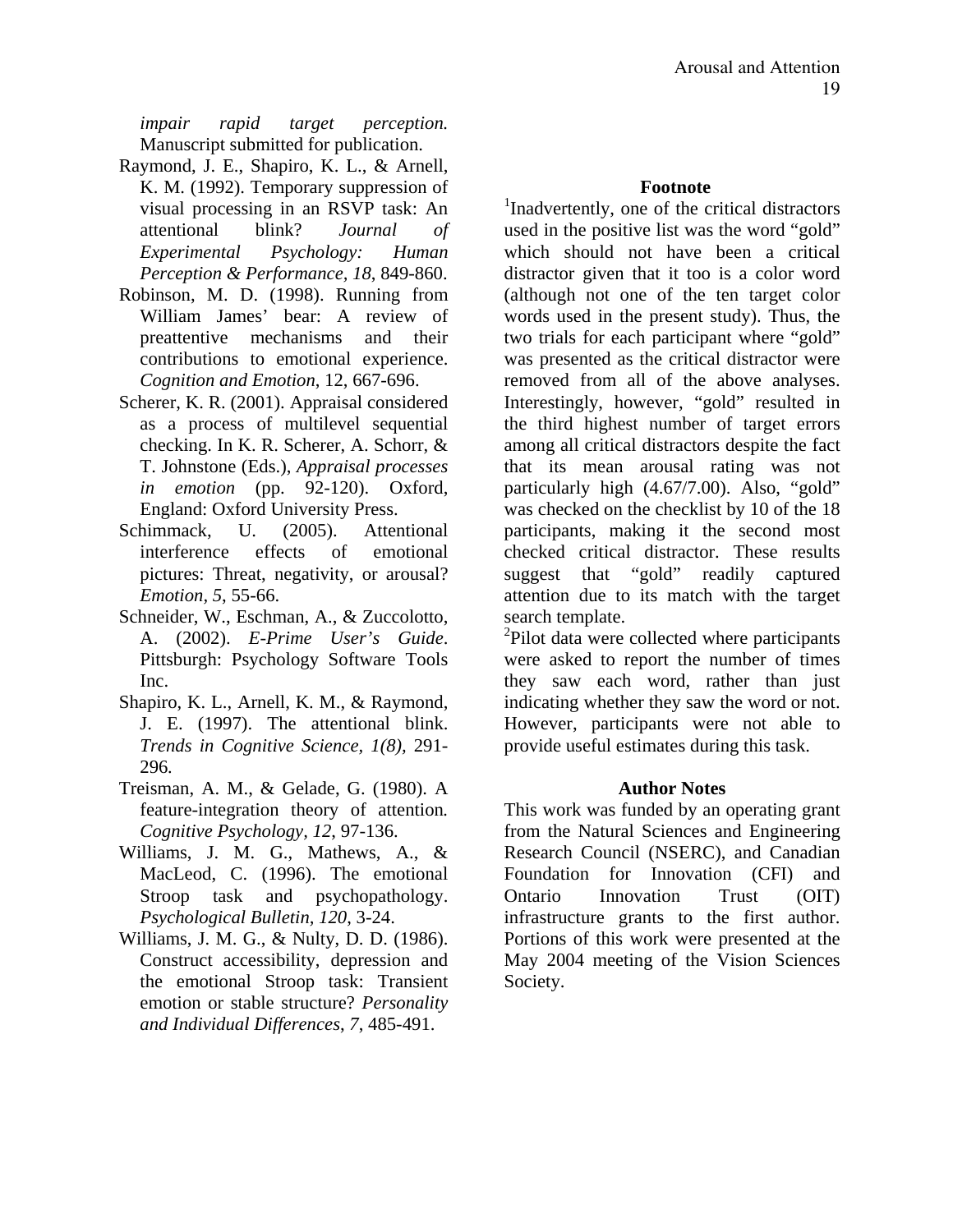# **Table 1**: Mean Number of Checks for Critical Distractors and Foils in Experiment 2 as a

Function of the Critical Distractor Emotion Condition. Standard deviations are in brackets.

|                          | Mean Number of Checks per Word (/24) |              |                                     |  |
|--------------------------|--------------------------------------|--------------|-------------------------------------|--|
| <b>Emotion Condition</b> | <b>Critical Distractors</b>          | <b>Foils</b> | <b>Critical Distractors - Foils</b> |  |
| Sadness                  | 2.80(2.31)                           | 1.33(1.15)   | 1.47(2.31)                          |  |
| Positive                 | 3.69(2.62)                           | 2.00(0.00)   | 1.69(2.62)                          |  |
| Taboo-Sexual             | 9.19(3.10)                           | 4.33(2.52)   | 4.86(3.36)                          |  |
| Neutral                  | 3.04(2.13)                           | 0.67(0.58)   | 2.37(2.13)                          |  |
| Threat                   | 4.15(2.68)                           | 2.33(0.58)   | 1.82(2.68)                          |  |
| Anxiety                  | 3.92(2.41)                           | 1.67(1.15)   | 2.25(2.42)                          |  |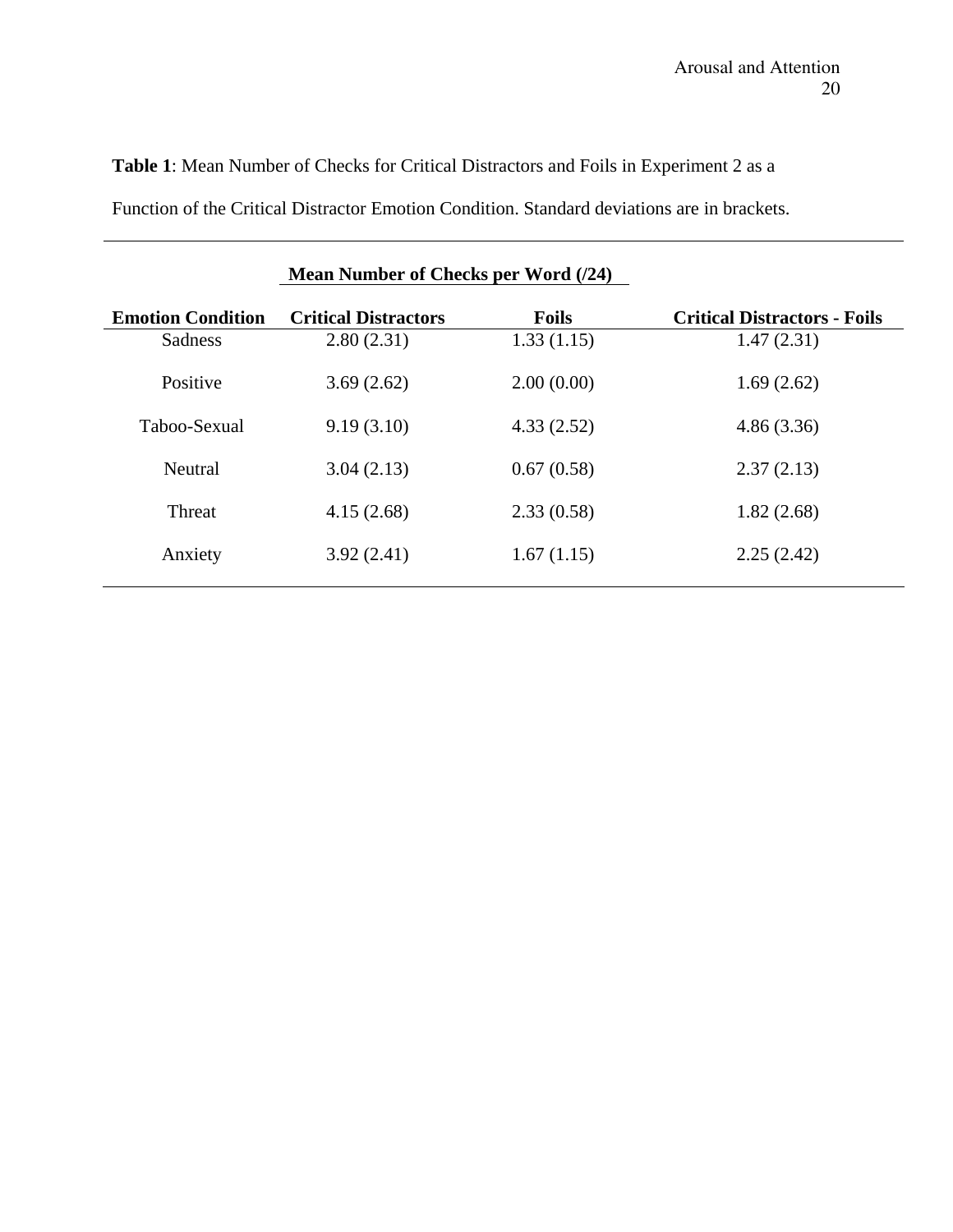### **Figure Captions**

- *Figure 1*. Diagram of a trial in Experiment 1. In this example, the critical distractor is from the arousal condition, the correct answer is "brown", and the lag between the critical distractor and the target is 2. The critical distractor was positive, negative, arousing, or neutral. There were 0, 1, 2, 3, 4, or 7 fillers between the critical distractor and color target. Four to eight filler words preceded the critical distractor and 2 to 12 fillers words trailed the color target.
- *Figure 2.* The group mean percentage of correct color target identification responses in Experiment 1 as a function of critical distractor emotion category and the lag between the critical distractor and the target. Error bars represent the standard error for each mean.
- *Figure 3.* Two-factor plot of the mean arousal and mean valence ratings for the 96 critical distractors in Experiment 1 (collapsed across participants). Words from the negative condition are plotted as open squares, words from the positive condition as stars, words from the arousal condition as open circles, and words from the neutral condition are plotted as filled triangles.
- *Figure 4.* The group mean percentage of correct color target identification responses in Experiment 2 as a function of critical distractor emotion category and the lag between the critical distractor and the target. Error bars represent the standard error for each mean.
- *Figure 5.* The group mean percentage of correct color target identification responses in Experiment 3 as a function of block and critical distractor emotion category (sexual/music). Panel A shows data from participants who were not informed about the presence of the music and sexual words before the RSVP trials. ). Panel B shows data from participants who were informed about the presence of the music and sexual words before the RSVP trials. Error bars represent the standard error for each mean.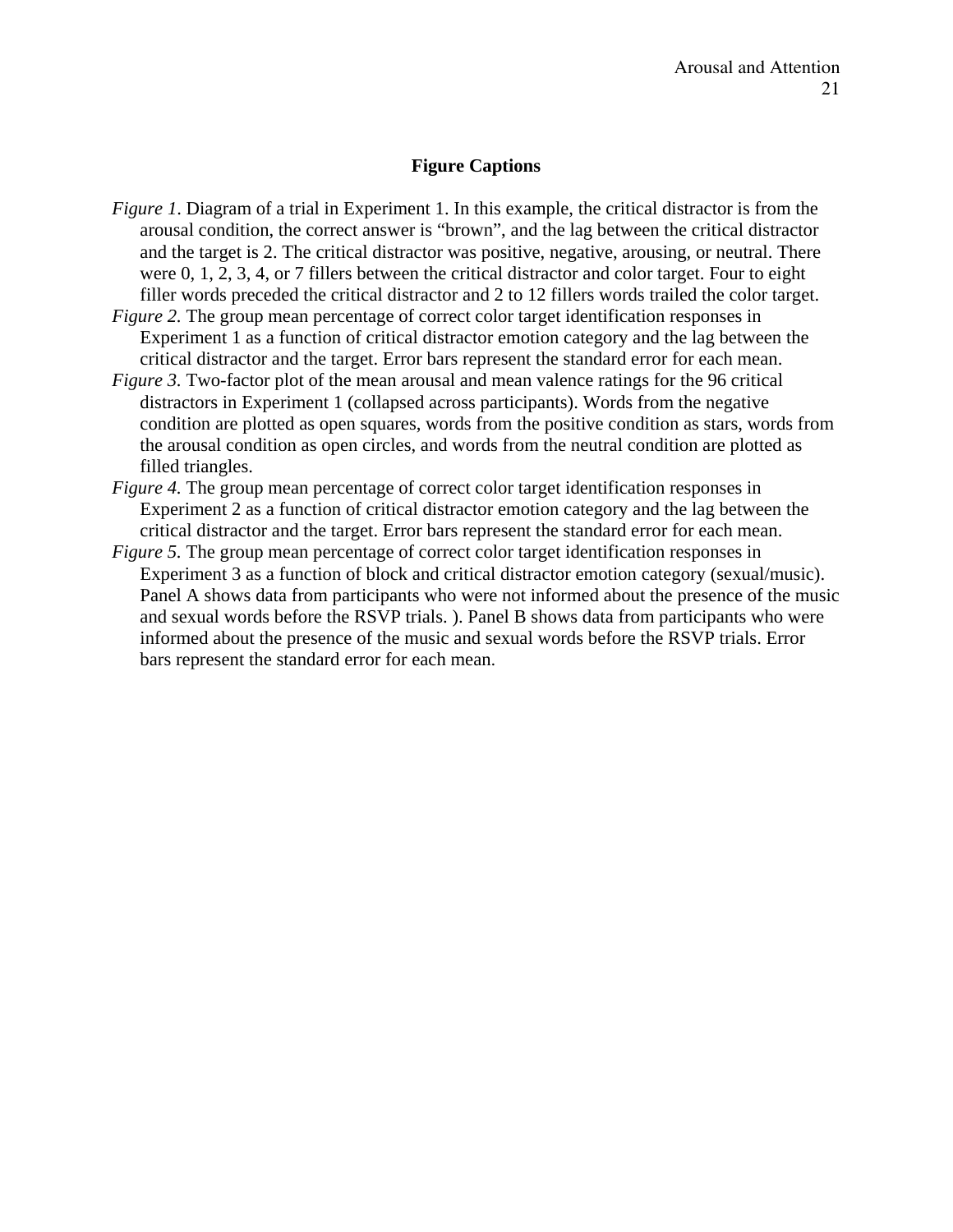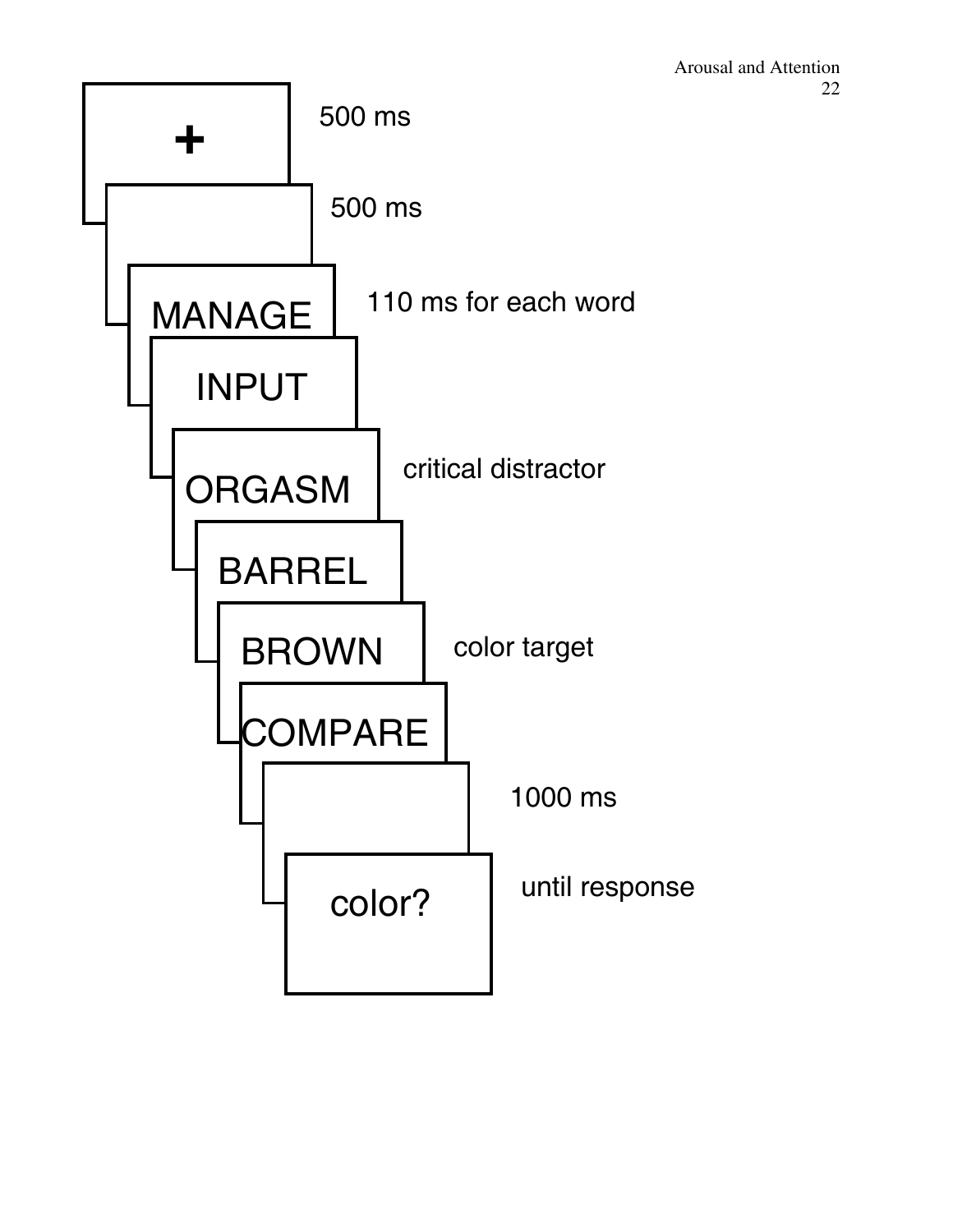

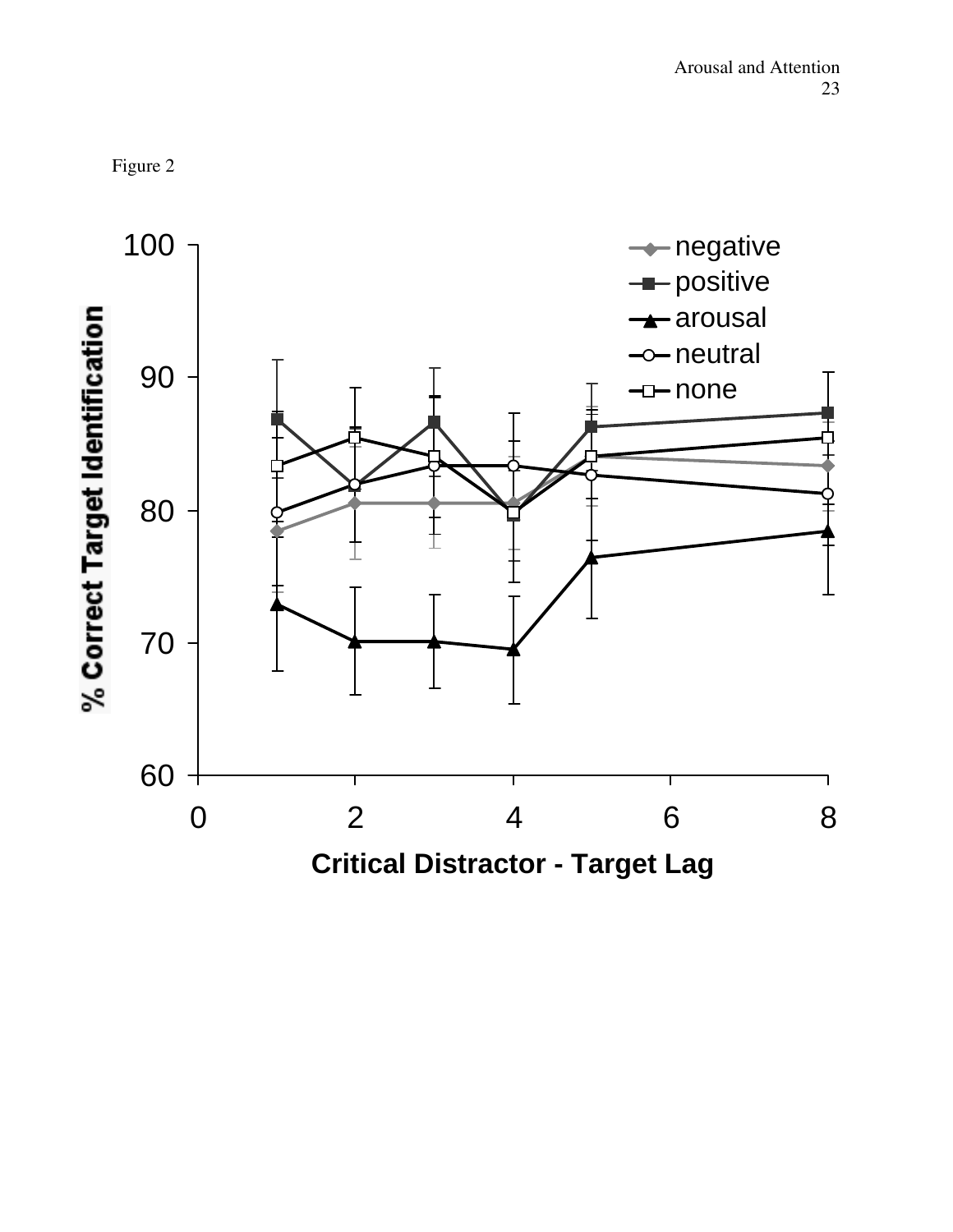

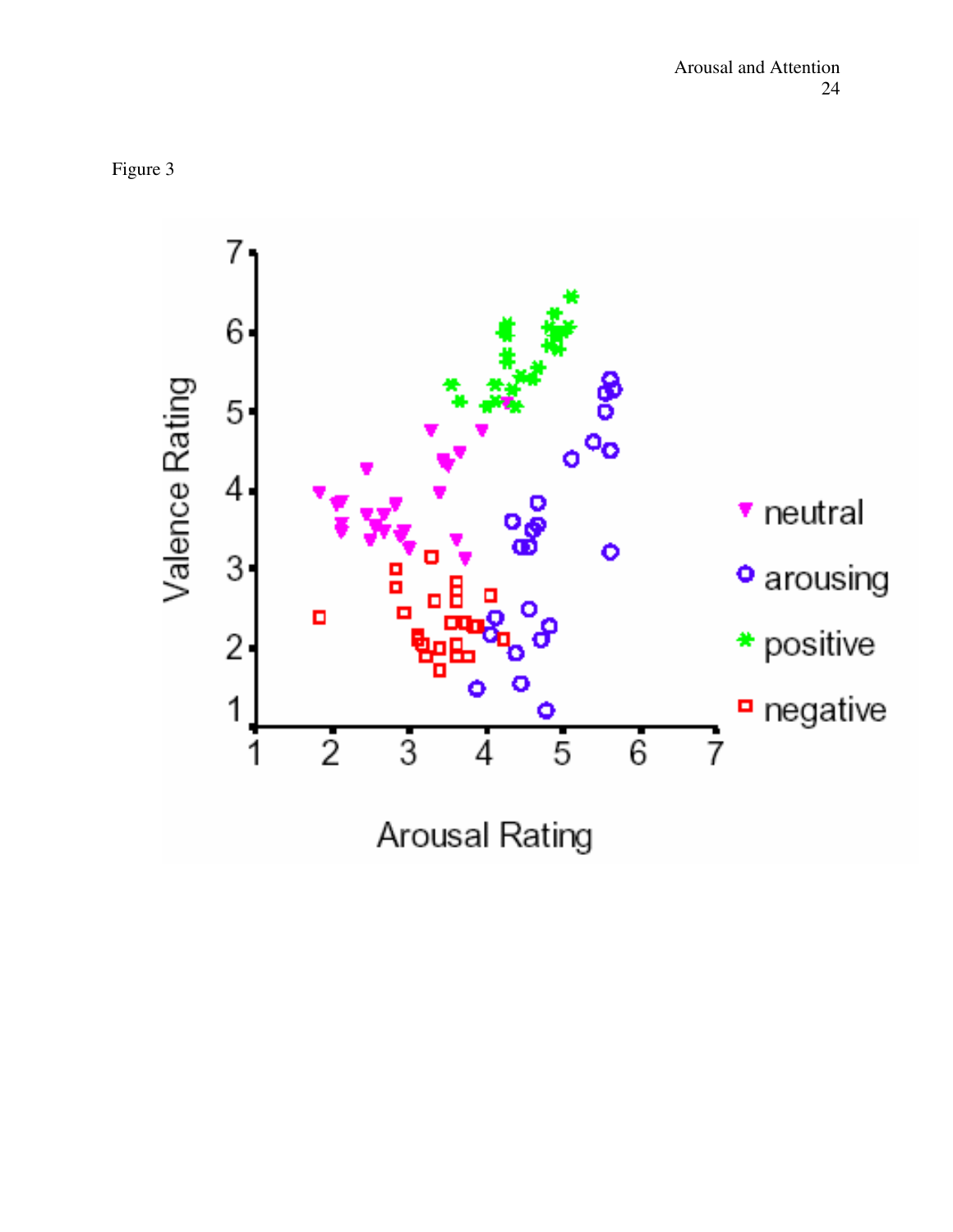

Figure 4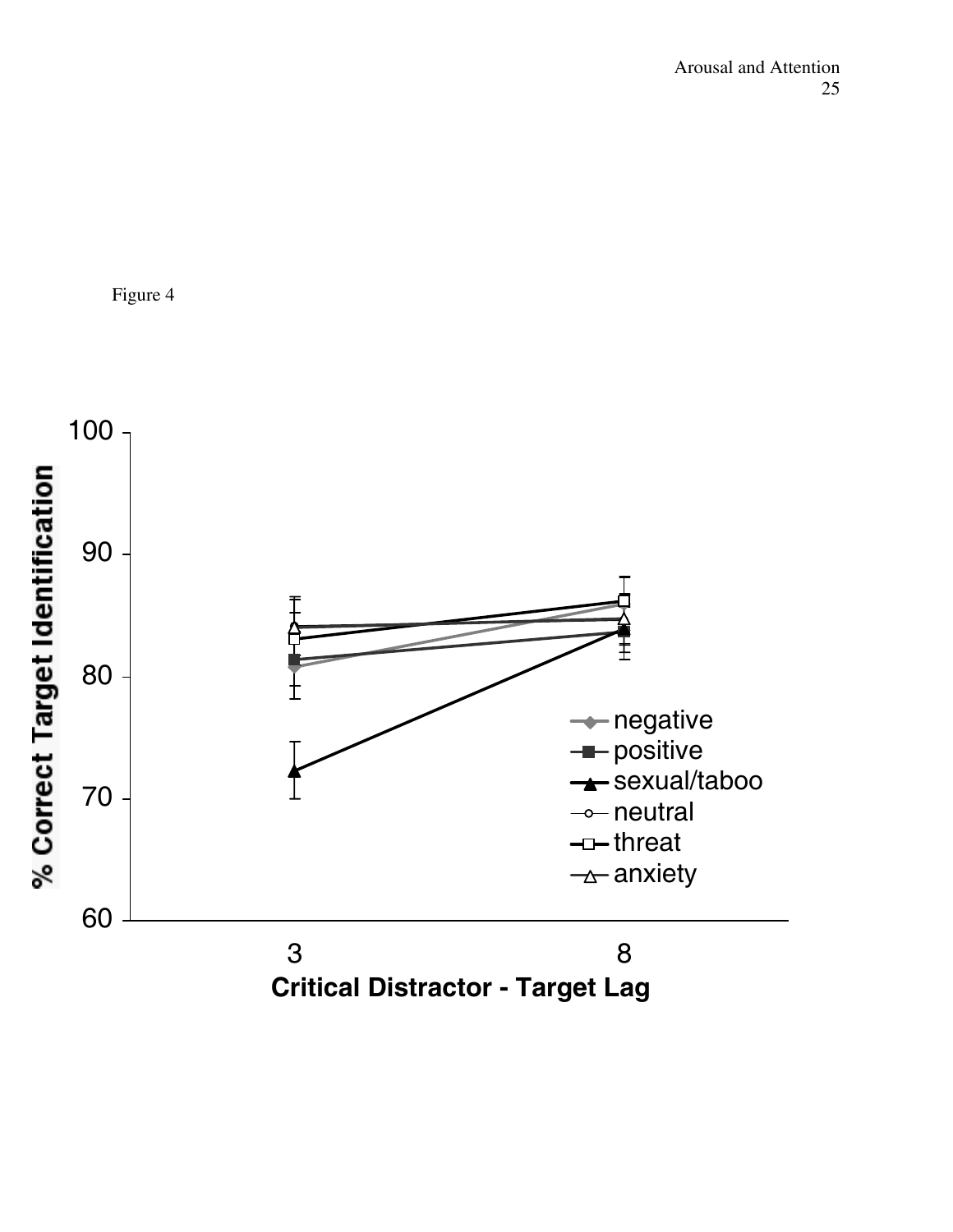

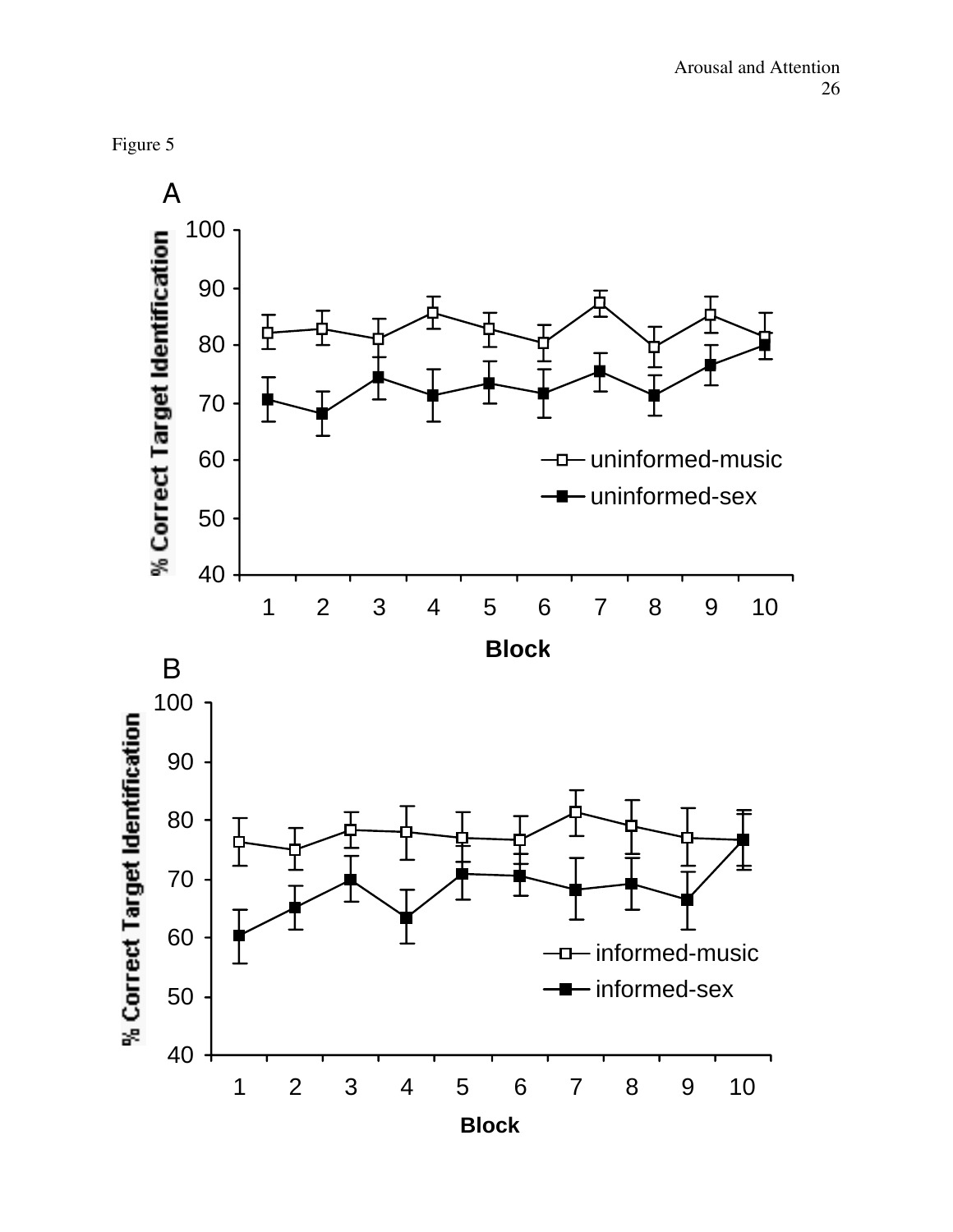# Appendix A

# Critical Distractor Words for Experiment 1:

| Neutral        | Positive        | Negative        | Arousal         |
|----------------|-----------------|-----------------|-----------------|
| <b>AISLE</b>   | <b>BEAUTY</b>   | <b>BROKEN</b>   | <b>AIDS</b>     |
| <b>BINDER</b>  | <b>BIRTHDAY</b> | <b>DECAY</b>    | <b>ASS</b>      |
| <b>BLIMP</b>   | <b>BOUQUET</b>  | <b>DECLINE</b>  | <b>BASTARD</b>  |
| <b>BUTTER</b>  | <b>CHAMP</b>    | <b>DISMAY</b>   | <b>BITCH</b>    |
| <b>CARD</b>    | <b>CHEER</b>    | <b>DULL</b>     | <b>CLITORIS</b> |
| <b>CHAT</b>    | <b>FLOWER</b>   | <b>FADED</b>    | <b>COCK</b>     |
| <b>CHEW</b>    | <b>FRIENDLY</b> | <b>FAIL</b>     | <b>DILDO</b>    |
| <b>DAZZLE</b>  | <b>FUN</b>      | <b>FEEBLE</b>   | <b>EROTIC</b>   |
| <b>DESK</b>    | <b>GLAD</b>     | <b>GUILT</b>    | <b>FIRE</b>     |
| <b>FISH</b>    | GOLD*           | <b>NEGATIVE</b> | <b>FUCK</b>     |
| <b>GEL</b>     | <b>HAPPY</b>    | <b>POORLY</b>   | <b>GUN</b>      |
| <b>GLOVE</b>   | <b>HOLIDAY</b>  | <b>PUNISH</b>   | <b>INCEST</b>   |
| <b>GUZZLE</b>  | <b>JOYFUL</b>   | <b>SAD</b>      | <b>LESBIANS</b> |
| <b>HAGGLE</b>  | <b>LEISURE</b>  | <b>SLAVE</b>    | <b>MURDER</b>   |
| <b>JACKET</b>  | <b>PRIZE</b>    | <b>SLOB</b>     | <b>NAKED</b>    |
| <b>JUSTIFY</b> | <b>SKY</b>      | <b>SUFFER</b>   | <b>NAUGHTY</b>  |
| <b>LOOP</b>    | <b>SMART</b>    | <b>TEDIOUS</b>  | <b>NIPPLES</b>  |
| <b>PLANET</b>  | <b>SMILE</b>    | <b>THIEF</b>    | <b>ORGASM</b>   |
| <b>RUFFLED</b> | <b>SUNNY</b>    | TIRED           | <b>ORGY</b>     |
| <b>SPARE</b>   | <b>SWEET</b>    | <b>UNHAPPY</b>  | <b>PENIS</b>    |
| <b>STAPLE</b>  | TENDER          | <b>USELESS</b>  | <b>PISS</b>     |
| <b>VOTE</b>    | TREASURE        | <b>WEARY</b>    | <b>RAPE</b>     |
| <b>WIRE</b>    | <b>VACATION</b> | WEEP            | <b>SEXUAL</b>   |
| <b>ZIPPER</b>  | <b>WINNER</b>   | <b>BROKEN</b>   | <b>SHIT</b>     |

• see footnote 1